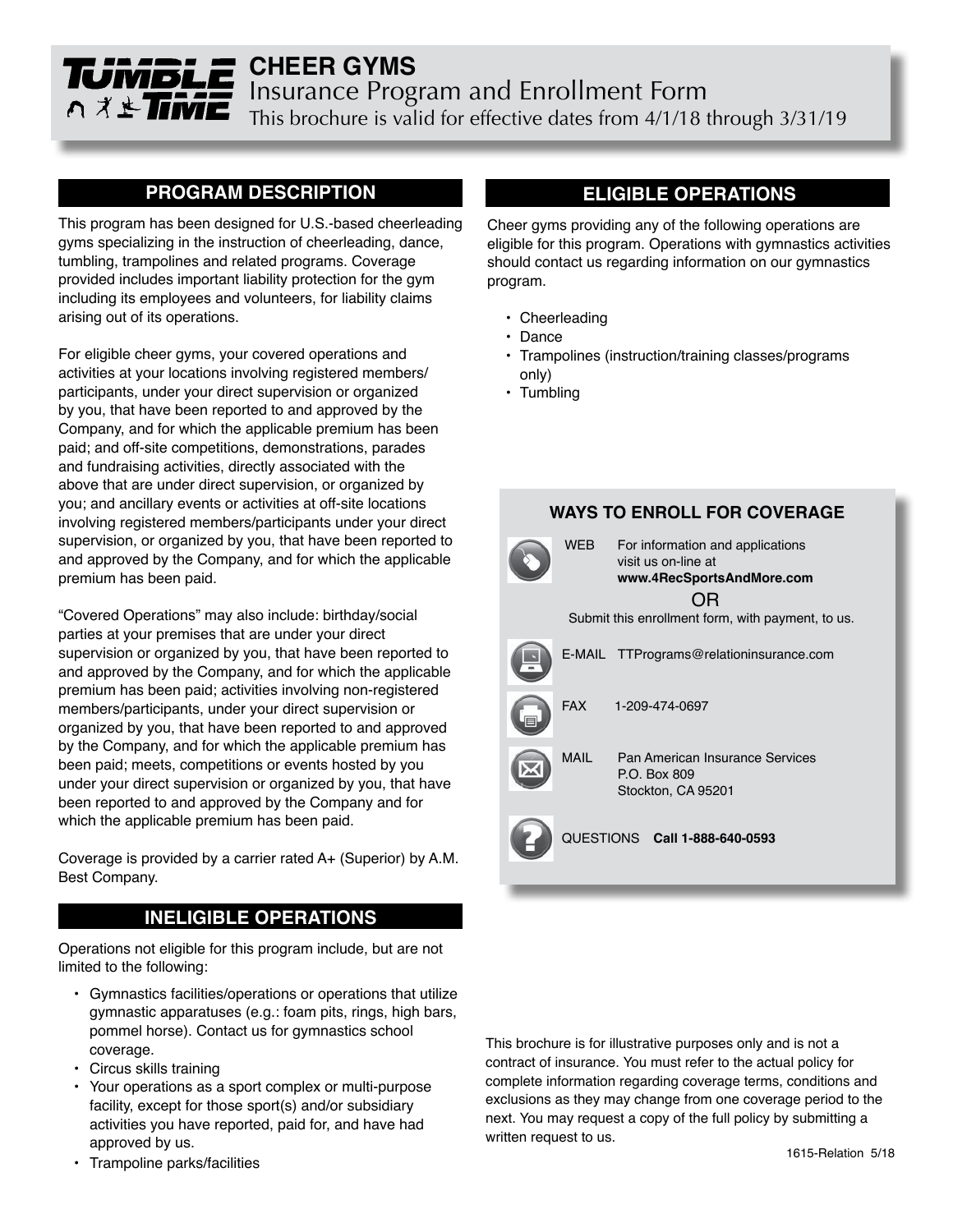# **EXCLUSIONS**

The following represent only some of the exclusions contained in this policy.

- Abuse, molestation, harassment or sexual conduct
- All operations listed as ineligible • Amusement devices (e.g.: rides,
- slides, inflatables–unless reviewed and approved by us, bungees, or dunk tanks) • Asbestos
- Climbing walls exceeding ten (10) feet in height with no safety harness system, unless reviewed and approved by us
- Cryogenic chambers/therapy
- Employment-related practices
- Fungi or bacteria
- Lead
- Nuclear energy liability
- Parkour activities/programs\*
- **Pollution**
- Transportation of participants/members
- Violation of statues that govern e-mails, faxes, phone calls or other methods of sending materials or information

\*Please contact us if you have this exposure for coverage options.

### **COVERAGES AND LIMITS \*Contact us if higher limits are needed.**

| <b>Commercial General Liability (CGL):</b>                                       | <b>Option 1</b>                   | <b>Option 2</b>                   |
|----------------------------------------------------------------------------------|-----------------------------------|-----------------------------------|
|                                                                                  | <b>Limits</b>                     | Limits                            |
| Each Occurrence                                                                  | \$1,000,000                       | \$2,000,000                       |
| General Aggregate<br>(Other than Products-completed Operations)                  | \$5,000,000<br>per owned location | \$5,000,000<br>per owned location |
| Products-completed Operations Aggregate                                          | \$1,000,000                       | \$2,000,000                       |
| Personal and Advertising Injury                                                  | \$1,000,000                       | \$2,000,000                       |
| Legal Liability to Participants (LLP)                                            | \$1,000,000                       | \$1,000,000                       |
| <b>Professional Liability</b>                                                    | \$1,000,000                       | \$2,000,000                       |
| Hired Auto & Employer's Nonownership<br>Liability (not provided while in Hawaii) | \$1,000,000                       | \$2,000,000                       |
| Damage to Premises Rented to You (Fire Legal Liability)                          | \$1,000,000                       | \$1,000,000                       |
| Medical Expense (other than participants)                                        | \$<br>5,000                       | \$<br>5,000                       |
| Medical Payments for Participants (excess)<br>\$250 per claim deductible applies | \$<br>150,000                     | \$<br>150,000                     |
| Rates (per student/member, per age group)                                        |                                   |                                   |
| Ages 13 and over                                                                 | \$<br>49.44                       | \$<br>68.93                       |
| Ages 7 through 12                                                                | \$<br>28.84                       | \$<br>38.03                       |
| Ages 5 and 6                                                                     | \$<br>23.17                       | \$<br>31.11                       |
| Ages 4 and under                                                                 | \$<br>12.36                       | \$<br>16.94                       |
| <b>Minimum Premiums</b>                                                          | \$1,000.00                        | \$1,335.00                        |

Coverage provided under this program includes:

**Commercial General Liability with Broadening Endoresement** – coverage which protects the insured against liability claims for bodily injury and property damage arising out of premises, operations, products and completed operations and personal and advertising injury. Additional or broadening coverages added with the broadening endorsement are: Expected or intended injury resulting from the use of reasonable force to protect persons or property; Non-owned watercraft – extended to 58 feet; Supplementary payments - \$2,500 bail bonds, \$500 a day loss of earnings; Knowledge or Notice of Occurrence; Waiver of right of recovery; Bodily injury definition expanded to include mental anguish, mental injury, shock, fright, humiliation, emotional distress or death resulting from bodily injury, sickness or disease; Damage to Premises Rented to You – the term fire is replaced with fire, lightning, explosion, smoke and leaks from sprinklers. Additional coverages: Emergency Real Estate Consultant Fee - \$25,000; Identify Theft Exposure (for directors or officers) - \$25,000; Key Individual Replacement Cost - \$50,000; Lease Cancellation Moving Expense - \$2,500; Temporary Meeting Place - \$25,000; Terrorism Travel Reimbursement (for directors or officers)- \$25,000; Workplace Violence Counseling - \$25,000.

### NOTE(S):

• The LLP limit will be limited to \$1,000,000 for options (2 - 5), \$2,000,000 - \$5,000,000 general liability occurrence limits.

• You have the option to exclude coverage for brain injuries. Please contact us for more information.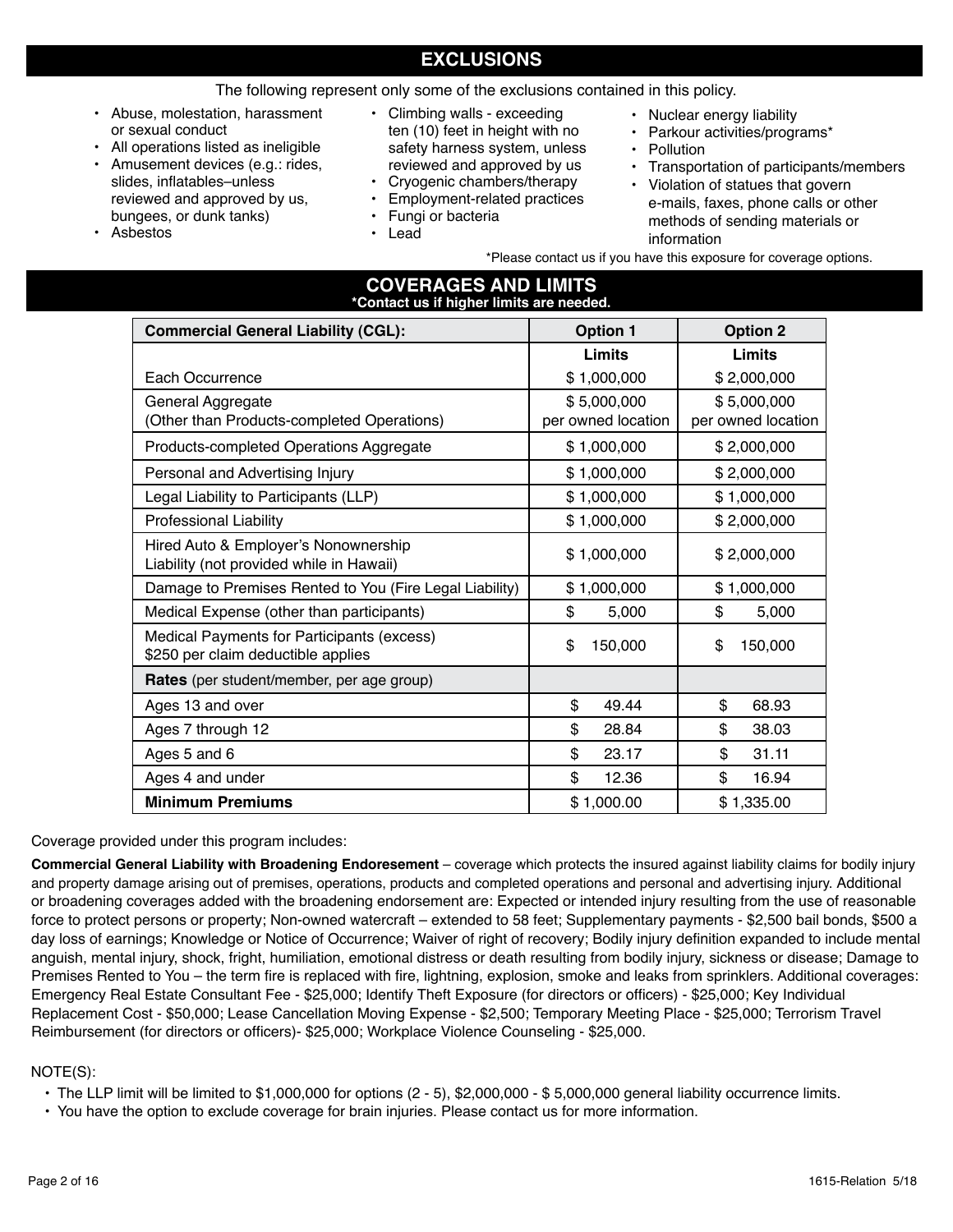# **COVERAGES AND LIMITS CONTINUED**

Legal Liability to Participants (LLP) – coverage which offers protection against bodily injury liability claims brought by persons participating in covered activities of your cheer operations.

**Professional Liability** – provides protection against claims that arise out of the rendering, or failure to render: instruction, demonstration, direction and/or advice relating to cheer operations.

**Medical Payments for Participants** – coverage which pays the medical and dental expenses incurred by a "participant" when an accidental injury occurs while participating in your covered cheer operations. "Participant" means any person practicing, instructing or participating in any physical exercises or games, sports or athletic contests. Participant does not include any compensated member of your staff, including employees or independent contractors. The coverage is provided on an excess basis, responding after all other medical coverage available to the participant has been exhausted. If no other medical coverage exists, the coverage becomes primary. A \$250 deductible applies to each claim, and the benefit period is two years from the date of the accident.

**Hired Auto and Employers' Nonownership Liability** (not provided while in Hawaii) – coverage which protects the insured against liability claims arising out of the maintenance or use of motor vehicles hired or borrowed by the insured on a short-term basis, as well as coverage for those autos your organization does not own, lease, hire, rent or borrow that are used in conjunction with your operations. Coverage does not extend to the transporting of participants or to those vehicles that are rented, hired or borrowed on a long-term basis.

# **OPTIONAL COVERAGES AVAILABLE**

### **Non-registered Member Activity Coverage**

This coverage is available for events and/or activities you conduct at your facility that involve non-registered members of your cheer gym.

When reported and paid for, coverage is extended to provide liability and excess medical coverage for non-registered members while participating in an event/activity you are hosting and supervising. Examples of such events and activities are: camps and clinics; arts, crafts and/or music programs or classes; exercise and/or yoga classes; gymnastics programs or classes; theater arts and/or drama programs or classes; martial arts programs or classes.

Unless this option is purchased, coverage is excluded for non-registered members who participate in any activities referenced above.

Coverage Conditions:

- 1. Coverage is not available on a stand-alone basis. You must have commercial general liability coverage for your cheer gym with our Cheer Gyms RPG Insurance Program.
- 2. The same coverages and limits would apply to this optional coverage as purchased for your gym.
- 3. A birthday/social party is not considered to be a subsidiary activity and a separate premium charge will apply.
- 4. Non-registered members are only to be counted once in your premium calculation, regardless of the number of times that they may participate in those activities. Also include members of your gym if they are charged a separate registration fee to participate in the activity.

| <b>Rates</b>                              | <b>Option 1</b> | <b>Option 2</b> |
|-------------------------------------------|-----------------|-----------------|
|                                           | \$1,000,000 CGL | \$2,000,000 CGL |
| Martial arts activities (per participant) | 20.00           | 25.38           |
| Camps/clinics (per participant)           | 5.00            | 6.05            |
| All other activities (per participant)    | 14.50           | 18.96           |

### **Birthday or Social Party Coverage**

Coverage can be extended to cover birthday or social parties held at your cheer gym premises.

Coverage Conditions:

- 1. Coverage is not available on a stand-alone basis. You must have commercial general liability coverage with our Cheer Gyms RPG Insurance Program.
- 2. The same coverages and limits would apply to this optional coverage as purchased for your gym.

| <b>Rates</b> | Option 1-\$1,000,000 CGL | Option 2-\$2,000,000 CGL |
|--------------|--------------------------|--------------------------|
| (per party)  | \$29.50                  | \$39.99                  |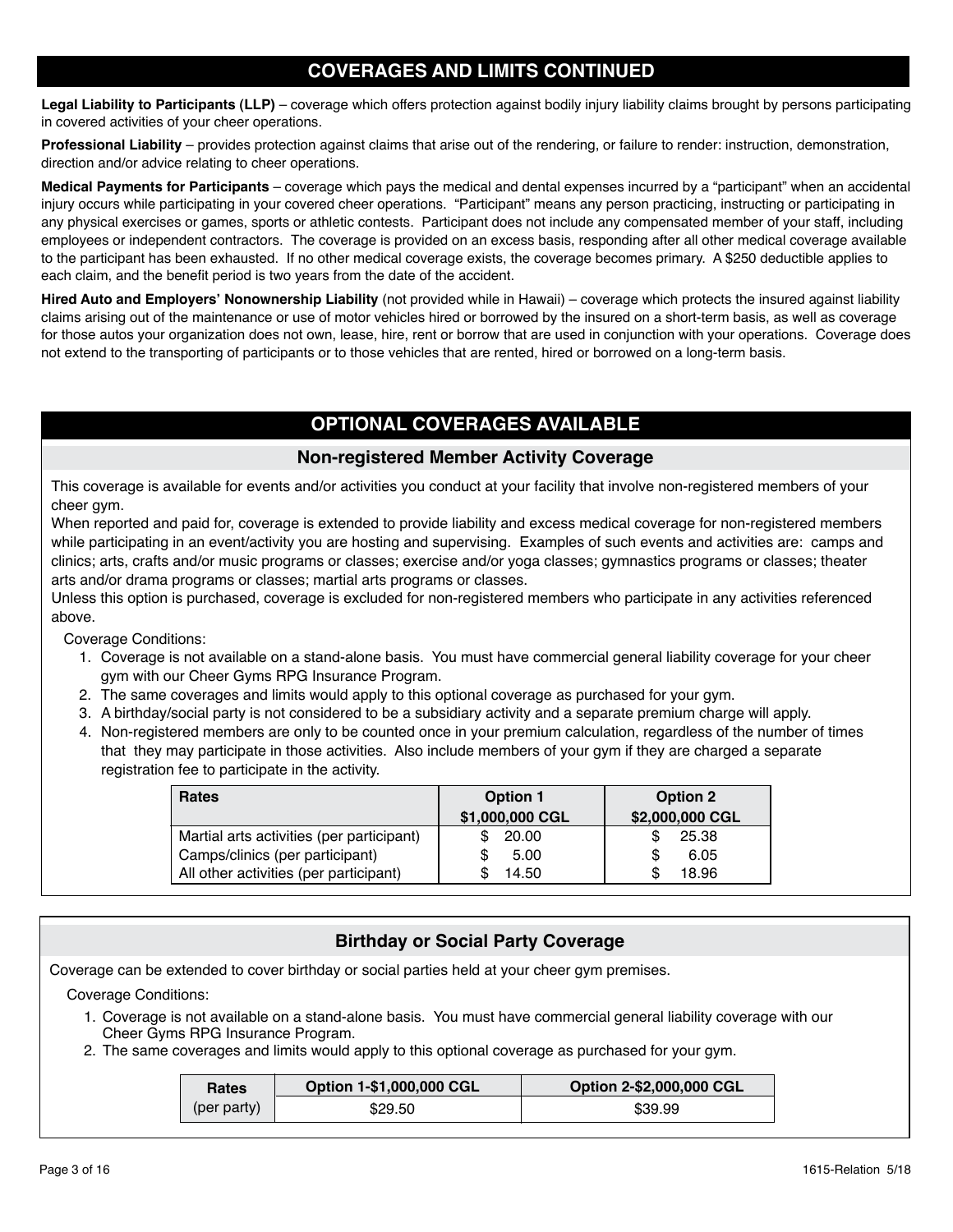# **OPTIONAL COVERAGES AVAILABLE CONTINUED**

#### **Sexual Abuse or Sexual Molestation Liability OR**

### **Abuse, Molestation, Harassment or Sexual Conduct Defense Cost Reimbursement**

This program includes two options for coverage for claims arising out of sexual abuse or sexual molestation:

- Option 1: \$1,000,000 of liability coverage for sums the insured becomes legally obligated to pay as damages because of loss arising out of any actual or threatened sexual abuse or sexual molestation. This limit is part of, not in addition to, the general liability limit selected.
- Option 2: \$100,000 of coverage for reimbursement of defense costs only resulting from claims arising out of abuse, molestation, harassment or sexual conduct.

Coverage Conditions:

- 1. Coverage is contingent upon completion, as well as review and approval from us, of the underwriting questions found on page 11.
- 2. Coverage is not available on a stand-alone basis. You must have commercial general liability coverage for your gym with our Cheer Gyms RPG Insurance Program.
- 3. Only one option may be purchased.
- 4. This coverage is 100% fully earned at inception.

| <b>Options</b>                                                                                                   | <b>Age Group/Activity Type</b>              | <b>Rate</b> (per participant)<br>\$150.00 minimum premium applies |  |  |
|------------------------------------------------------------------------------------------------------------------|---------------------------------------------|-------------------------------------------------------------------|--|--|
| <b>Option 1 - \$1,000,000</b><br>Sexual Abuse or Sexual<br><b>Molestation Liability</b>                          | Age 13 and over                             | \$7.80                                                            |  |  |
|                                                                                                                  | Ages 7 through 12                           | \$3.68                                                            |  |  |
|                                                                                                                  | Ages 5 and 6                                | \$3.18                                                            |  |  |
|                                                                                                                  | Ages 4 and under                            | \$1.83                                                            |  |  |
|                                                                                                                  | Non-registered Member Activity(s)           | \$1.78                                                            |  |  |
|                                                                                                                  | <b>Martial Arts Activity</b>                | \$2.15                                                            |  |  |
|                                                                                                                  | Camp/Clinic                                 | \$0.42                                                            |  |  |
|                                                                                                                  | Birthday or Social Party                    | $$4.20$ (per party)                                               |  |  |
| <b>Option 2 - \$100,000</b><br>Abuse, Molestation, Harassment<br>or Sexual Conduct Defense Cost<br>Reimbursement | Not Applicable<br>Flat Rate Per School/Club | \$100.00                                                          |  |  |

### **Meets, Competitions & Events Coverage**

If your gym is hosting or organizing a meet, competition or event that involves participants who are not members of your gym please contact us to obtain additional information about the coverages and programs we may have available. Your cheer gym coverage excludes liability claims by non-registered members/participants that participate in meets, competitions or events you host unless additional coverage is purchased. The named insured and their registered members are automatically covered for participation in meets, competitions and events conducted by others.

### **Directors' & Officers' Liability including Employment Practices Liability for Not-for-Profit Organizations**

This coverage provides important protection for not-for-profit cheer gyms for claims arising out of allegations of errors, omissions, or wrongful acts committed by its directors, officers, employees or volunteers. This coverage will respond to allegations of discrimination, wrongful dismissal, acts beyond granted authority, failure to deliver services and wrongful employment practices. Please contact us for additional information on this available optional coverage.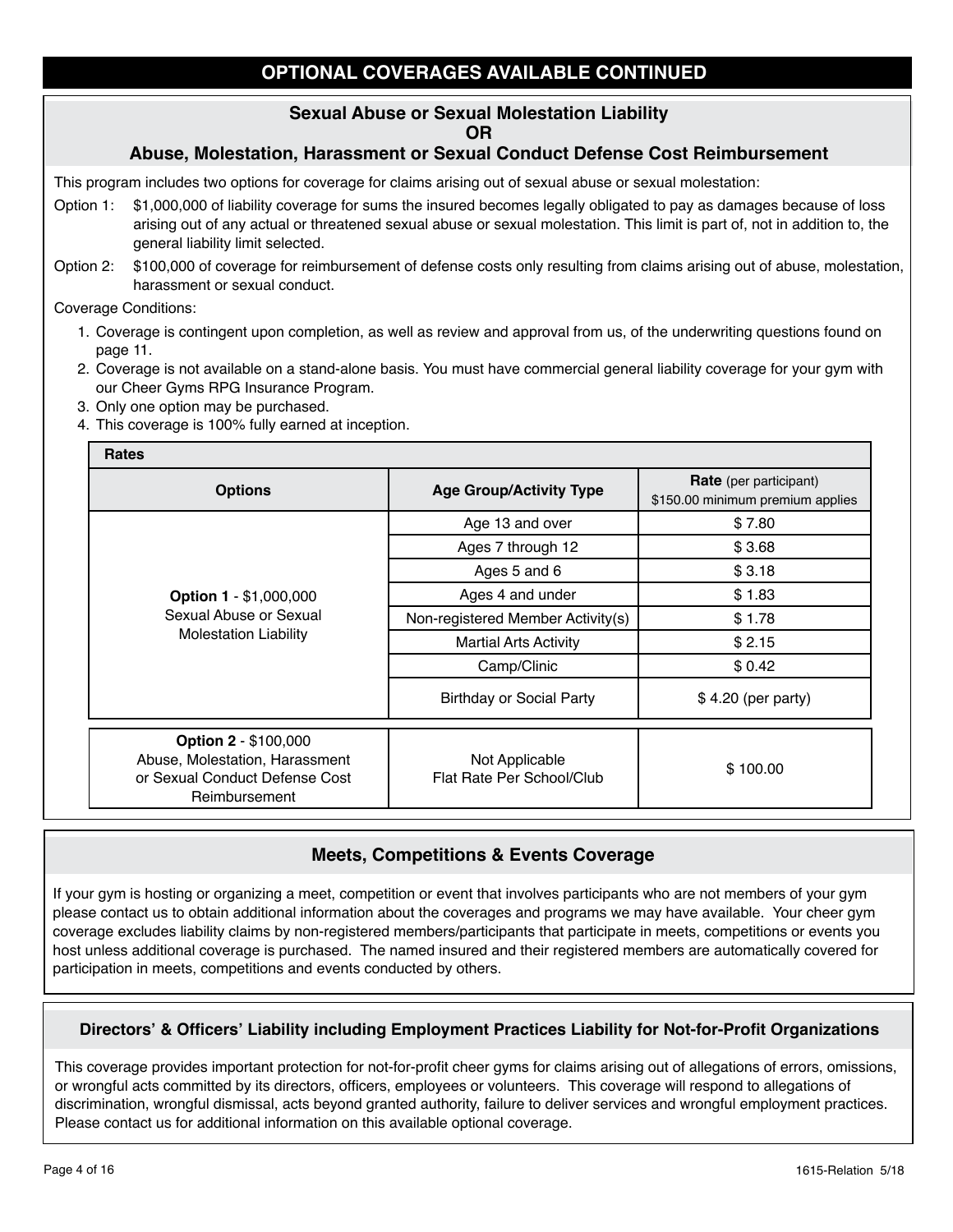# **OPTIONAL COVERAGES AVAILABLE CONTINUED**

### **Equipment and Contents Coverage (Inland Marine)**

This provides coverage for direct loss or damage to your supplies and equipment, furnishings, improvements and betterments, signs and non-structural glass due to fire, theft, vandalism or other covered causes (subject to actual policy terms and conditions). You must insure the full replacement cost of all of your equipment and contents to avoid a co-insurance penalty at the time of loss. Should you add additional equipment or contents to your inventory, please contact us to have your insured value amended to avoid a co-insurance penalty.

Additional coverages automatically included in the coverage form are: Business Income with Extra Expense – Actual Loss Sustained (up to \$50,000); Money and Securities Coverage - \$5,000 any one occurrence; Valuable Papers and Records Coverage - \$10,000 at premises / \$2,500 away from premises; Account Receivable Coverage - \$10,000 at premises / \$2,500 away from premises

Coverage Conditions:

- 1. Coverage is not available on a stand-alone basis. You must have commercial general liability coverage with our Cheer Gyms RPG Insurance Program.
- 2. Coverage will be effective the day after we receive the proper completed enrollment form with premium and will expire on the expiration date of your Cheer Gym RPG Insurance Program.
- 3. Receipt of purchase is required at the time of loss to show verification of purchase for any improvements or betterments.
- 4. Coverage does not extend to plate glass (such as store/facility front windows)

| <b>Rates</b>                    |          |                   |                        |  |  |  |
|---------------------------------|----------|-------------------|------------------------|--|--|--|
| <b>Total Value per Location</b> | Rate     | <b>Deductible</b> | <b>Minimum Premium</b> |  |  |  |
| $1 - $10,000$                   | .03<br>S | 250               | 100.00                 |  |  |  |
| 10,001 - \$100,000<br>S.        | \$.026   | \$1,000           | 100.00                 |  |  |  |
| $$100,001 +$                    | \$.026   | \$2,500           | 100.00                 |  |  |  |

# **FREQUENTLY ASKED QUESTIONS**

**1. I need to receive a quote from your company, how do I do this?**

This program does not offer quotes, as the rates are provided for you within this brochure. Simply complete the premium calculation pages 8 through 12 to determine your annual premium and then remit your completed enrollment form with payment to begin coverage. Please note, we cannot bind coverage until the day after we receive both your completed enrollment form and the appropriate payment.

**2. We are a newly formed gym and we are not sure how many students we will have, how should I report my student count?**

You need to report the number of students you project to have enrolled at the busiest time of year. You may add additional students at any time by using the cheer supplemental form.

**3. Is coverage under this policy extended to independent contractors (non-employees) working on behalf of the gym?** Independent contractors (non-employees) are not covered under this program. We, however, do offer an insurance program specifically designed for independent contractors that directly supervise an individual or group engaged in cheer activities. Within this coverage, the independent contractor instructor can list your gym as an additional insured while instructing at your gym or as a part of your operations. Coverage for independent instructors can be purchased online or by contacting us.

#### **4. Is my gym covered for a meet or competition that we are hosting that involves non-registered students/ members?**

Coverage is included for meets or competitions you host that only include students/members of your gym. To obtain coverage for an event that includes non-registered students/ members, please contact us for coverage options available.

**5. Am I allowed to transport students to activities such as meets, competitions or events?**

This insurance program does not provide coverage for the transportation of students. Should the transportation of students be necessary for your operation, we suggest that you consult a licensed insurance agent in your area to provide you with commercial automobile coverage for this type of exposure.

**6. I have been asked by my landlord or sponsor to add them as an "additional insured" to my policy. What does this mean?**

An additional insured is an entity which has an insurable interest for claims arising out of your negligence as the named insured. By providing an entity additional insured status, they are now entitled to defense and indemnity (if policy limits have not been exhausted) under your policy with no responsibility for premium payments.

#### **7. Will we receive a policy after submitting the enrollment form?**

Coverage offered under this program is exclusively through Sports, Leisure and Entertainment Risk Purchasing Group (RPG). The RPG receives a master policy from the company. Submission of this enrollment form confirms your desire to receive coverage through the RPG. Each member will receive their own certificate of insurance as their evidence of coverage. The limits of insurance apply individually to each insured member organization-there are no shared limits of liability with any other members. A copy of the RPG master policy can be requested in writing to: Pan American Insurance Services, Inc. P.O. Box 809, Stockton, CA 95201 or TTPrograms@relationinsurance.com.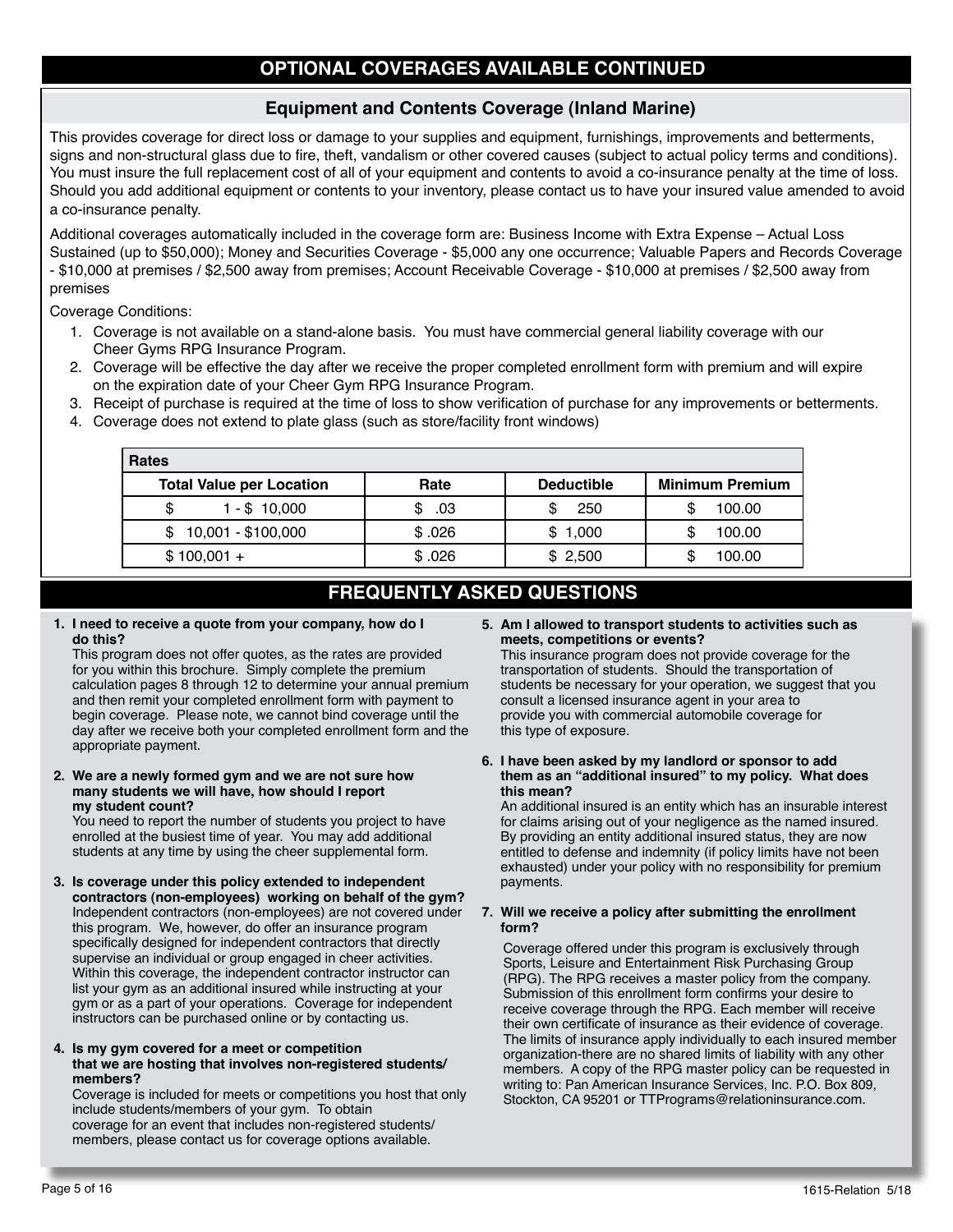

Completion of this enrollment form confirms your desire to obtain insurance through the Sports, Leisure and Entertainment Risk Purchasing Group. A risk purchasing group (RPG) provides group purchasing power for similar risks resulting in potential advantageous coverage terms, competitive rates, risk management bulletins, and rewards for favorable group loss experience. An RPG administration fee may be charged. The submission of this enrollment form and/or the acceptance of payment does not guarantee coverage. Certain operations are not eligible for coverage by this program. We reserve the right to decline any request for coverage.

### **TO AVOID PROCESSING DELAYS, PLEASE: 1. Complete all sections (print legibly) 2. Sign and date where required 3. Remit completed enrollment form (pages 6 - 16) with payment**

|                      | $\bigcirc$ I am a new account                                                                                                                                                                                                                                     | $\bigcirc$ I am renewing my coverage                                                                                                                                                                                                                                                                                                                                                                                         |                              |  |
|----------------------|-------------------------------------------------------------------------------------------------------------------------------------------------------------------------------------------------------------------------------------------------------------------|------------------------------------------------------------------------------------------------------------------------------------------------------------------------------------------------------------------------------------------------------------------------------------------------------------------------------------------------------------------------------------------------------------------------------|------------------------------|--|
| GENERAL<br>FORMATI   | personal name or DBA.<br>Electronic Disclosure and Consent)                                                                                                                                                                                                       | Note: This is the name that will appear on your Certificate of Insurance. If your company is a Sole Proprietorship, then this will be your<br>Applicant is a: $\bigcirc$ Sole Proprietorship $\bigcirc$ Limited Liability Co. $\bigcirc$ Corporation $\bigcirc$ Partnership<br>(By listing an email address, you are giving us permission to contact you by email about your policy. Refer to page 14 of the application for |                              |  |
| ഗ<br><b>LOCATION</b> |                                                                                                                                                                                                                                                                   | Please list locations you own or operate on a 24 hour basis, if different than the mailing location above.<br>(Note: Temporary leased spaces or mobile program sites should not be listed here, only your owned/operated location sites. You can add<br>temporary/mobile locations on the certificate request section if evidence of coverage or additional insured status is needed)                                        |                              |  |
|                      | <b>Street Address</b>                                                                                                                                                                                                                                             | City<br>City                                                                                                                                                                                                                                                                                                                                                                                                                 | State<br>Zip<br>State<br>Zip |  |
| <b>TES</b>           |                                                                                                                                                                                                                                                                   | Annual coverage will begin the day after the completed enrollment form and premium are received and approved by<br>us, or on a later date you specify below. (If renewing coverage, please provide the expiration date of your current policy.)                                                                                                                                                                              |                              |  |
| SINE<br>mĚ           | $\bigcirc$ Cheerleading<br>$\bigcirc$ Dance<br>$\bigcirc$ Trampolines (instruction/training classes/programs only)<br>$\bigcirc$ Tumbling<br>$\bigcirc$ Other (please describe) - subject to approval:<br>(Contact us for information on our gymnastics program.) | 1. Identify all programs/activities that are included in your operations (check all that apply)<br>Your operations must include cheerleading to be eligible for this program.<br>Note: Gymnastics activities or operations that utilize gymnastic apparatuses are not covered by this program.                                                                                                                               |                              |  |
|                      |                                                                                                                                                                                                                                                                   | Pan American Insurance Services, Inc. . P.O. Box 809 · Stockton, CA 95201 · 1-888-640-0593                                                                                                                                                                                                                                                                                                                                   |                              |  |

**E-mail = TTPrograms@relationinsurance.com • Fax 1-209-474-0697 • www.4RecSportsAndMore.com** CA #0F89850, TX #1530056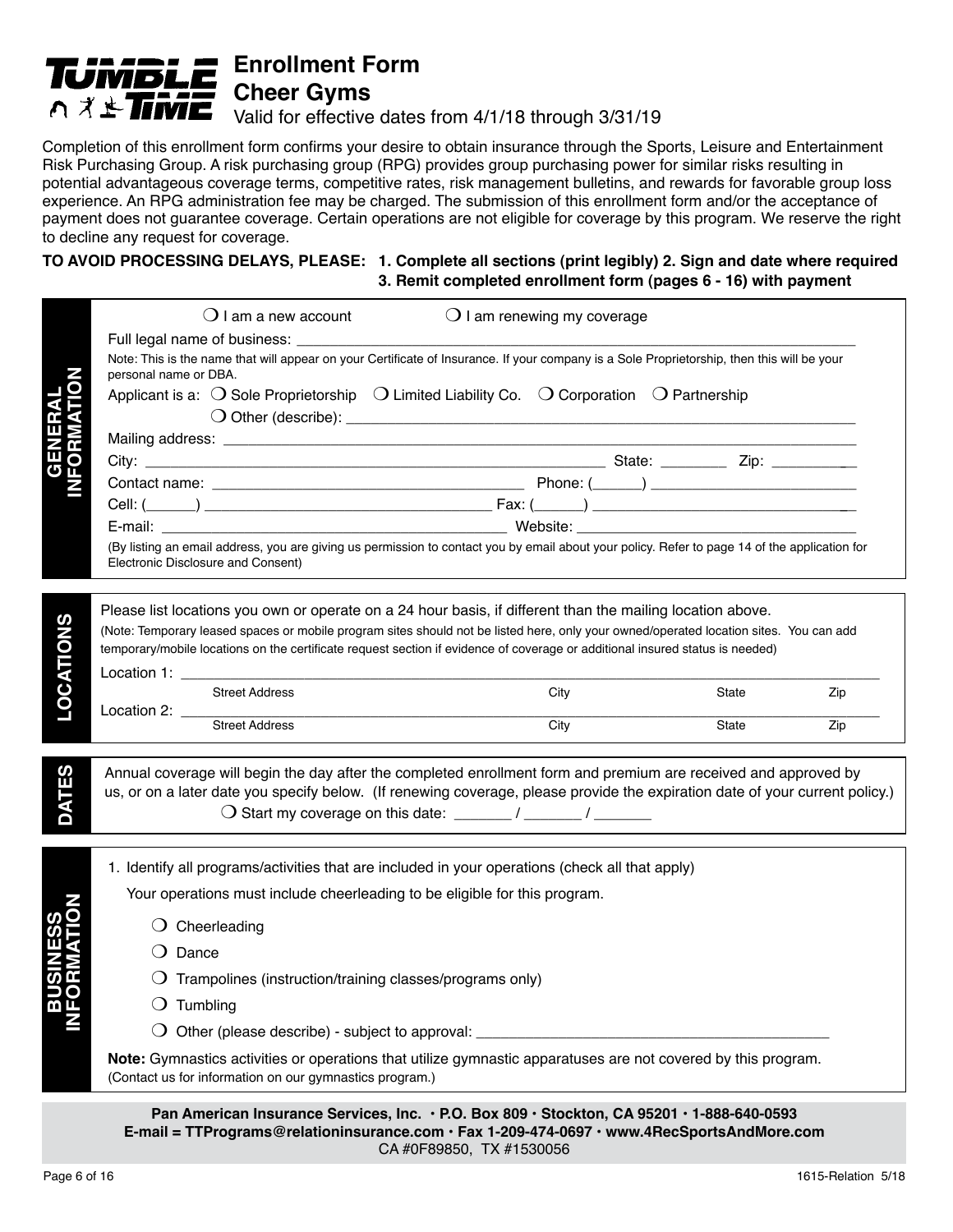| 2. Do you have activities that occur away from the facility location/premises other than competitions, $\bigcirc$ Yes $\bigcirc$ No                                                                                                                                                                                                                                   |                              |               |
|-----------------------------------------------------------------------------------------------------------------------------------------------------------------------------------------------------------------------------------------------------------------------------------------------------------------------------------------------------------------------|------------------------------|---------------|
| demonstrations, exhibitions, parades or fundraising activities?                                                                                                                                                                                                                                                                                                       |                              |               |
| (Activities held off-site must be reported prior to occurring and approved by us except for competitions, demonstrations, exhibitions,<br>parades or fundraising activities.)                                                                                                                                                                                         |                              |               |
| 3. Do you have aerial performance training (e.g.: circus)                                                                                                                                                                                                                                                                                                             |                              |               |
| (High wires, ribbon/fabric performing devices or trapeze systems more than 5 feet from the ground without a<br>safety harness are not eligible for coverage under this program.)                                                                                                                                                                                      | $\bigcirc$ Yes $\bigcirc$ No |               |
| 4. Do you have birthday parties?                                                                                                                                                                                                                                                                                                                                      | $\bigcirc$ Yes $\bigcirc$ No |               |
| 5. Do you have camps or clinics?                                                                                                                                                                                                                                                                                                                                      | $\bigcirc$ Yes $\bigcirc$ No |               |
| If yes: a. Do non-members attend?                                                                                                                                                                                                                                                                                                                                     | $\bigcirc$ Yes $\bigcirc$ No |               |
| (Non-member campers are excluded from coverage under this policy, unless you purchase the optional                                                                                                                                                                                                                                                                    |                              |               |
| subsidiary activity coverage available.)                                                                                                                                                                                                                                                                                                                              |                              |               |
| b. Describe the type of camps or clinics you may have along with the activities/events taking                                                                                                                                                                                                                                                                         |                              |               |
|                                                                                                                                                                                                                                                                                                                                                                       |                              |               |
| (Coverage can only be extended for those types of operations/activities that coverage has been purchased for under this<br>program. Ancillary activities are subject to approval)                                                                                                                                                                                     |                              |               |
| c. Describe any activities that occur away from your facility: [11] Describe any activities that occur away from your facility:<br>(Activities held off-site are subject to approval.)                                                                                                                                                                                |                              |               |
| 6. Do you have child-care/babysitting services/pre-schools and/or accredited schools?<br>(Child-care and/or babysitting services are excluded under this program.)                                                                                                                                                                                                    | $\bigcirc$ Yes $\bigcirc$ No |               |
| 7. Do you have climbing devices?                                                                                                                                                                                                                                                                                                                                      | $O$ Yes $O$ No               |               |
| If yes: a. List maximum height of climbing device: Describe the device: 11 Maxwell 10 Maxwell 10 Maxwell 10 Ma                                                                                                                                                                                                                                                        |                              |               |
| b. Is a safety harness required?                                                                                                                                                                                                                                                                                                                                      | $\bigcirc$ Yes               | ○ No          |
| (If over 10 feet, please include pictures of the device with this submission for review. Prior approval is required<br>for climbing walls exceeding 10 feet with no safety harness.)                                                                                                                                                                                  |                              |               |
| 8. Do you have dance programs or classes and/or drama and theater programs or classes that<br>are separate from your cheer program?                                                                                                                                                                                                                                   | $\bigcirc$ Yes               | $\bigcirc$ No |
| (The following type of dance operations are not eligible for coverage under this program: ballroom rental facilities, banquet and<br>reception halls, cabarets, dance halls, discotheques, nightclubs, production companies, professional dance companies and<br>professional touring companies.)                                                                     |                              |               |
| 9. Do you host meets, competitions or events involving other gyms or organizations?                                                                                                                                                                                                                                                                                   | $\bigcirc$ Yes               | () No         |
| (Please contact us for additional information on coverages available for this type of exposure.)                                                                                                                                                                                                                                                                      |                              |               |
| 10. Do you have inflatable devices that are not used for cheerleading training or instruction                                                                                                                                                                                                                                                                         | $\bigcirc$ Yes               | $\bigcirc$ No |
| (This program contains an exclusion for amusement devices. Amusement devices do not include any video or computer<br>games or any device that is specifically designed for the training or instruction of the activity for which you are enrolled.)<br>Limited coverage for inflatables is available. Please contact us for additional information.                   |                              |               |
| 11. Do you have martial arts programs and classes?                                                                                                                                                                                                                                                                                                                    | $\bigcirc$ Yes               | $\bigcirc$ No |
| (The following styles of martial arts are not eligible for coverage under this program: boxing (contact/sparring), dim mak,<br>haganah, kali/escrima, mixed martial arts, savate, sayoc kali, thai boxing/muay thai, training programs for law enforcement,<br>public safety and military personnel, ultimate fighting/extreme fighting/cage fighting and wrestling.) |                              |               |
| 12. Do you have parkour, urban/extreme gymnastics, tricking, free-running and/or similar type<br>programs/activities?                                                                                                                                                                                                                                                 | $\bigcirc$ Yes               | $\bigcirc$ No |
| (Coverage for these types of operations is excluded under this program. Please contact us for possible coverage options.)                                                                                                                                                                                                                                             |                              |               |
| 13. Do you have programs involving professional medical or behavioral treatments or counseling?<br>(Coverage for these types of operations or services is excluded under this program)                                                                                                                                                                                | $\bigcirc$ Yes               | $\bigcirc$ No |
| 14. Do you have a swimming pool, sauna, steam room, jacuzzi, hot tub, whirlpool or spa?                                                                                                                                                                                                                                                                               | $\bigcirc$ Yes               | $\bigcirc$ No |
| (Please contact us for additional information on coverages available for this type of exposure and a questionnaire to<br>complete. If approved, an additional premium charge of \$650.00 applies, per pool)                                                                                                                                                           |                              |               |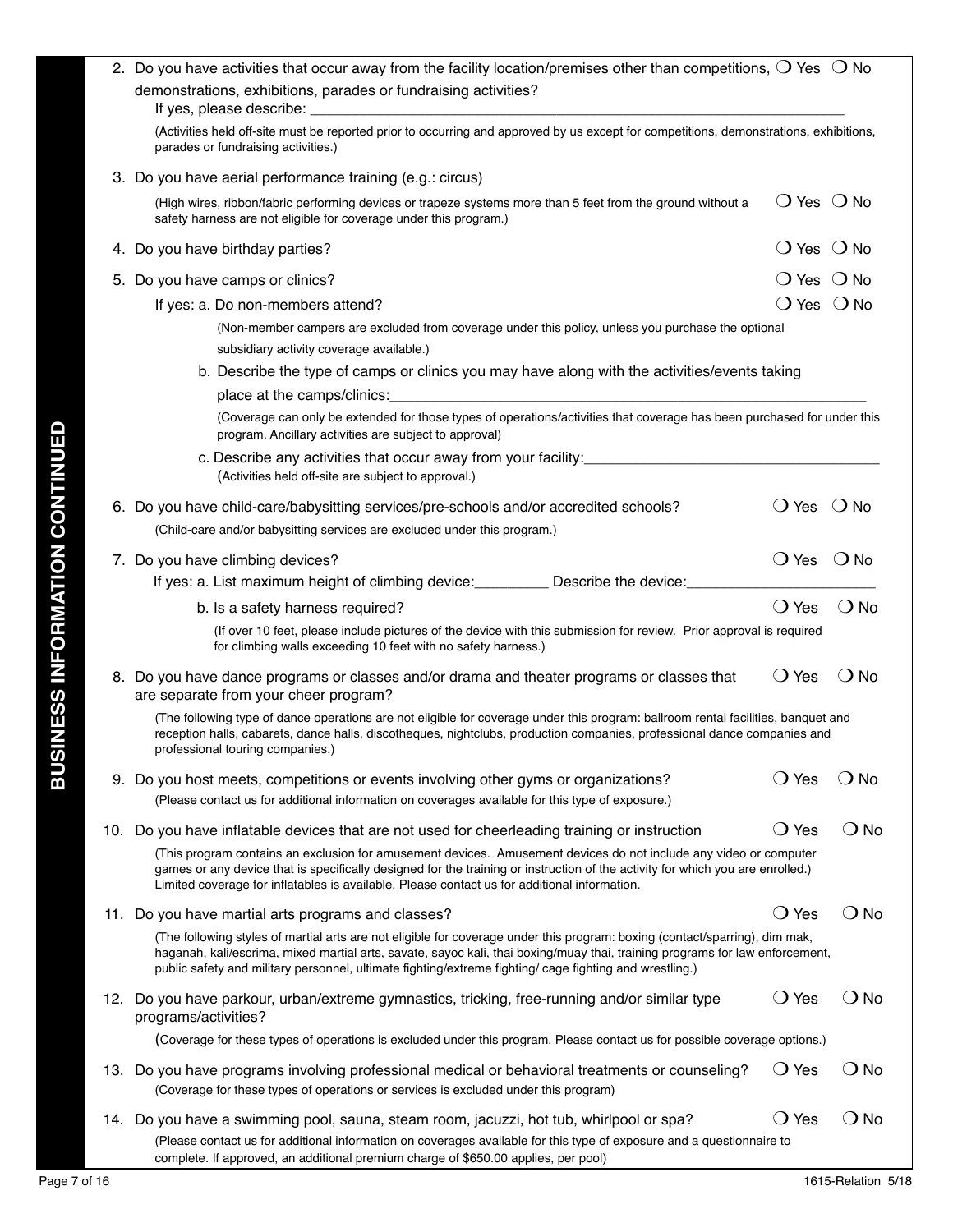| 15. Does your operation utilize gymnastic apparatuses?<br>(e.g.: foam pits, high bars, pommel horse, rings)                                                                                                                      | Yes           | ()No            |
|----------------------------------------------------------------------------------------------------------------------------------------------------------------------------------------------------------------------------------|---------------|-----------------|
| 16. If you suspect an athlete has a concussion, do you have an action plan that includes:                                                                                                                                        |               |                 |
| a. Immediately removing the athlete from play or practice?<br>b. Keeping the athlete out of play or practice until they provide written clearance<br>from a licensed physician?                                                  | Yes<br>() Yes | ( ) No<br>() No |
| <b>17. FOR NEW ACCOUNTS ONLY</b><br>If not a new account, skip these questions and proceed to the next section.                                                                                                                  |               |                 |
| a. What is the name of your current insurance carrier(s) and the expiration date(s) of coverage?<br>Expiration date(s): Expiration date of the set of the set of the set of the set of the set of the set of the s               |               |                 |
| b. Is your current carrier non-renewing your coverage? $\bigcirc$ Yes $\bigcirc$ No                                                                                                                                              |               |                 |
| c. Please list and describe any liability or medical claims that have been paid under your insurance coverage for<br>the past three (3) years, including the amount paid. (If you have loss information, please provide a copy.) |               |                 |

Premium is determined by applying the appropriate option and rate for your gym or organization to the greatest number of students/registered members that your program could have annually. The same option must be used for all groups. Note: The LLP limit will be limited to \$1,000,000 for options (2-5) \$2,000,000 - \$5,000,000 general liability occurrence limits.

\_\_\_\_\_\_\_\_\_\_\_\_\_\_\_\_\_\_\_\_\_\_\_\_\_\_\_\_\_\_\_\_\_\_\_\_\_\_\_\_\_\_\_\_\_\_\_\_\_\_\_\_\_\_\_\_\_\_\_\_\_\_\_\_\_\_\_\_\_\_\_\_\_\_\_\_\_\_\_\_\_\_\_\_\_\_\_\_

**NOTE:** You have the option to exclude coverage for brain injuries. Please contact us for more information.

| Coverages               | <b>Option 1</b><br>\$1,000,000<br>CGL w/<br>\$150,000<br><b>Med Pay</b> |          | <b>Option 2</b><br>\$2,000,000<br>CGL w/<br>\$150,000<br><b>Med Pay</b> |
|-------------------------|-------------------------------------------------------------------------|----------|-------------------------------------------------------------------------|
| Ages 13 and over        | \$                                                                      | 49.44    | \$<br>68.93                                                             |
| Ages 7 through 12       | \$                                                                      | 28.84    | \$<br>38.03                                                             |
| Ages 5 and 6            | \$                                                                      | 23.17    | \$<br>31.11                                                             |
| Ages 4 and under        | \$                                                                      | 12.36    | \$<br>16.94                                                             |
| <b>Minimum Premiums</b> | \$                                                                      | 1,000.00 | \$<br>1,335.00                                                          |

# Page 8 of 16<br>
Page 18 and over 16 161 Pay Med Pay<br>
Ages 18 and over 16 161 Pay Med Pay<br>
Ages 5 and 6<br>
Ages 5 and 6<br>
Ages 4 and under 5 1.000.00 \$ 1.335.00<br>
Rate/Premium Calculation<br>
Option Age Groups Rate X Number of 51.3  $\overline{a}$ **Rate/Premium Calculation Option Age Groups Rate X Number of Premium Students/Members =** Age 13 and over X = \$ Ages 7 - 12  $\vert x \vert$   $\vert x \vert$  =  $\vert \mathcal{S}$  Ages 5 and 6 X = \$ Ages 4 and under  $\begin{vmatrix} x \end{vmatrix}$  x  $\begin{vmatrix} x \end{vmatrix}$  =  $\begin{vmatrix} 5 \end{vmatrix}$ **Premium** (add all lines above) **\$ Program Minimum Premium** \$ **Program Premium** If the premium is less than the minimum premium, the program premium due is the minimum premium \$

**CONTINUED**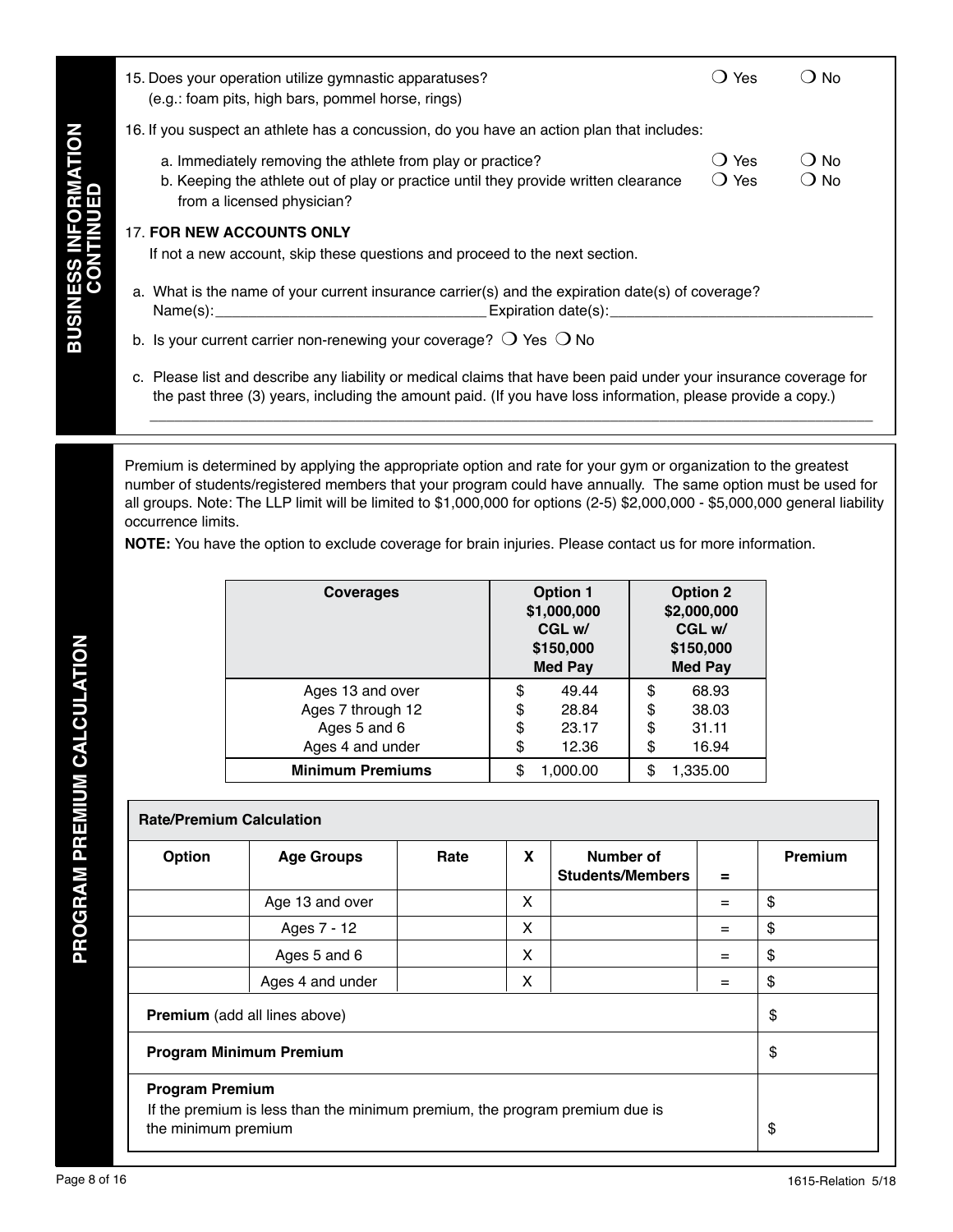### **Non-registered Member Activity and/or Birthday or Social Party Coverage**

Please select all of the activities you may have and report the total number of non-registered members of the gym and/or the number of separately enrolled participants in each of the activities listed below along with the number of birthday/social parties you may have at your facility. You must choose the same coverage and limits as purchased for your gym for non-registered member activities and/or birthday/social party coverage.

|                                           | <b>Option 1</b><br>\$1,000,000 CGL | <b>Option 2</b><br>\$2,000,000 CGL |
|-------------------------------------------|------------------------------------|------------------------------------|
| Martial Arts Programs & Classes           | \$20.00                            | \$25.38                            |
| <b>Camps or Clinics</b>                   | \$5.00                             | \$6.05                             |
| <b>Birthday or Social Party</b>           | \$29.50                            | \$39.99                            |
| All Other Activities, Classes or Programs | \$14.50                            | \$18.96                            |

|                  | <b>Type of Activity</b>                                                                      | <b>Number of</b><br><b>Participants</b>      | $\mathbf{x}$ | Rate | $=$      | Premium |
|------------------|----------------------------------------------------------------------------------------------|----------------------------------------------|--------------|------|----------|---------|
| $\left( \right)$ | Arts and/or craft classes                                                                    |                                              | X            |      | $=$      | \$      |
| $\Omega$         | Basketball and/or volleyball programs or classes                                             |                                              | X            |      | $=$      | \$      |
| $\bigcirc$       | Camps or clinics                                                                             |                                              | X            |      | $=$      | \$      |
|                  | $\bigcirc$   Dance, drama and/or theater art programs or classes                             |                                              | X            |      | $\equiv$ | \$      |
| $\cup$           | Martial arts programs or classes                                                             |                                              | X            |      | $=$      | \$      |
| $\bigcirc$       | Swimming programs or classes                                                                 |                                              | X            |      | $=$      | \$      |
| $\bigcirc$       | Trial or open cheer                                                                          |                                              | X            |      | $=$      | \$      |
| $\bigcirc$       | Yoga and/or exercise classes                                                                 |                                              | X            |      | $=$      | \$      |
| $\bigcirc$       | Note: This is subject to approval by us                                                      |                                              | X            |      | $=$      | \$      |
|                  | $\bigcirc$   Birthday/social parties                                                         | Number of<br><b>Parties Held</b><br>Annually | X            |      | $\equiv$ | \$      |
|                  | Non-registered Member Activity and/or Birthday or Social Party Premium (add all lines above) |                                              |              |      |          | \$      |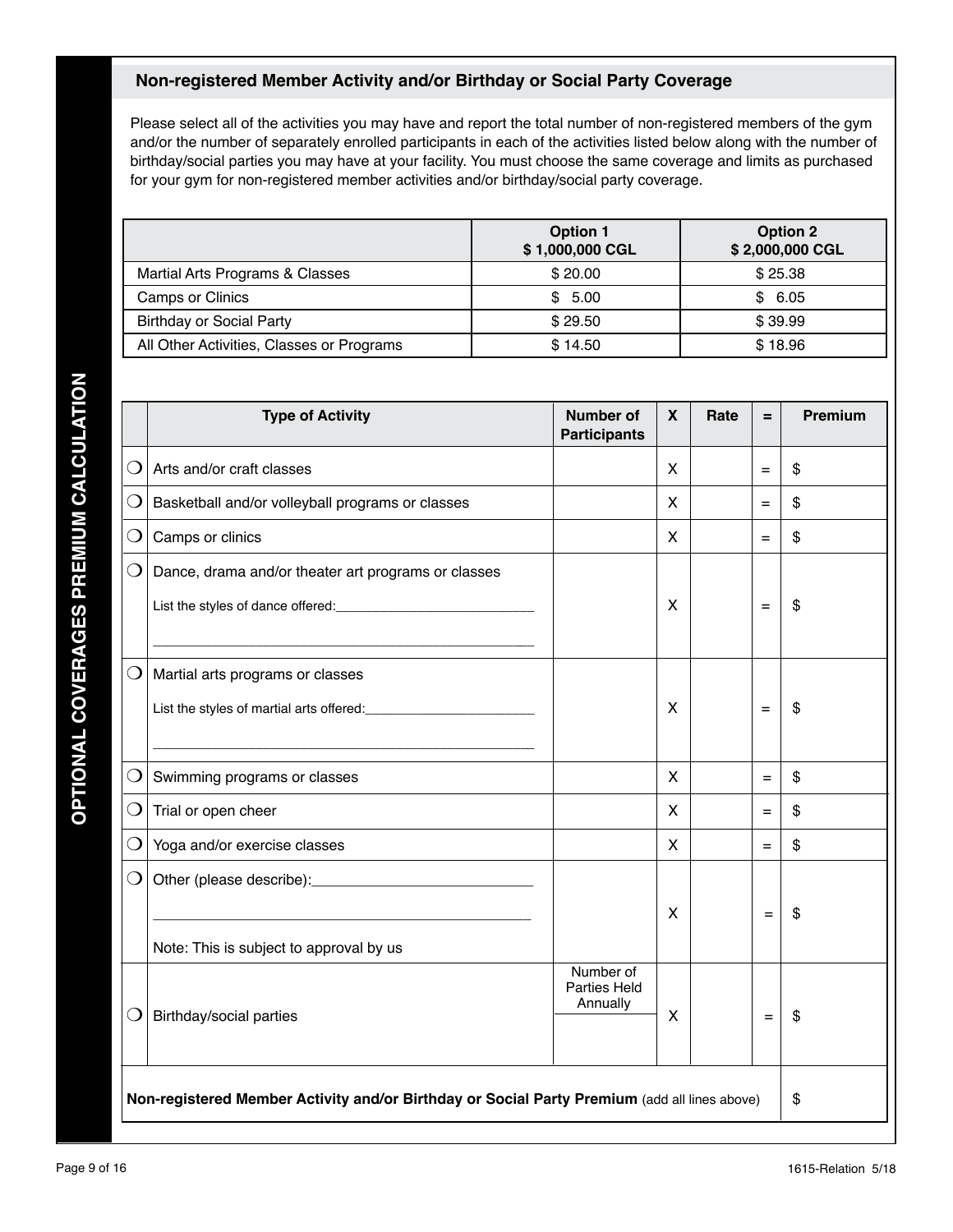### **Equipment and Contents Coverage**

# m **Check here and skip this section if you do not want this coverage option.**

TO AVOID A CO-INSURANCE PENALTY, YOU MUST INSURE 100% OF THE REPLACEMENT COST OF YOUR EQUIPMENT AND CONTENTS FOR ALL OF YOUR LOCATIONS.

### **Step 1: Fill in the values to determine your total replacement cost amount for ALL locations**

|                                                         | Individually list any items with values over \$5,000                                                                                                                                | Value                                                                                                                                                                                                                                                                                                                                         |  |  |  |  |  |
|---------------------------------------------------------|-------------------------------------------------------------------------------------------------------------------------------------------------------------------------------------|-----------------------------------------------------------------------------------------------------------------------------------------------------------------------------------------------------------------------------------------------------------------------------------------------------------------------------------------------|--|--|--|--|--|
|                                                         | <u> 1999 - Johann John Harry, mars and deutscher Stadt and deutscher Stadt and deutscher Stadt and deutscher Stadt</u>                                                              | $\begin{picture}(20,20) \put(0,0){\line(1,0){100}} \put(15,0){\line(1,0){100}} \put(15,0){\line(1,0){100}} \put(15,0){\line(1,0){100}} \put(15,0){\line(1,0){100}} \put(15,0){\line(1,0){100}} \put(15,0){\line(1,0){100}} \put(15,0){\line(1,0){100}} \put(15,0){\line(1,0){100}} \put(15,0){\line(1,0){100}} \put(15,0){\line(1,0){100}} \$ |  |  |  |  |  |
|                                                         | Provide values for categories below                                                                                                                                                 |                                                                                                                                                                                                                                                                                                                                               |  |  |  |  |  |
|                                                         | (DO NOT include those values already shown above)                                                                                                                                   |                                                                                                                                                                                                                                                                                                                                               |  |  |  |  |  |
| <b>OPTIONAL COVERAGES PREMIUM CALCULATION CONTINUED</b> | Supplies & Inventory (office supplies, items held for sale)                                                                                                                         |                                                                                                                                                                                                                                                                                                                                               |  |  |  |  |  |
|                                                         | Equipment & Contents (athletic equipment, electronics, furniture,<br>non-structural glass, phone/fax system, office contents, etc.)                                                 |                                                                                                                                                                                                                                                                                                                                               |  |  |  |  |  |
|                                                         | Improvements & Betterments (items you have installed or altered                                                                                                                     | $\begin{array}{c c} \updownarrow \end{array}$                                                                                                                                                                                                                                                                                                 |  |  |  |  |  |
|                                                         | at your expense, such as flooring, mirrors, ceiling tile, window                                                                                                                    |                                                                                                                                                                                                                                                                                                                                               |  |  |  |  |  |
|                                                         | treatments, lighting, shelving, etc.) Receipt of purchase is required at the                                                                                                        |                                                                                                                                                                                                                                                                                                                                               |  |  |  |  |  |
|                                                         | time of loss to show verification of purchase.<br>Signs (indoor or outdoor)                                                                                                         |                                                                                                                                                                                                                                                                                                                                               |  |  |  |  |  |
|                                                         | Misc. Equipment - please describe: _________________________________                                                                                                                |                                                                                                                                                                                                                                                                                                                                               |  |  |  |  |  |
|                                                         |                                                                                                                                                                                     |                                                                                                                                                                                                                                                                                                                                               |  |  |  |  |  |
|                                                         | Total replacement value for all location(s) (add all lines above)                                                                                                                   | \$                                                                                                                                                                                                                                                                                                                                            |  |  |  |  |  |
|                                                         | Complete ONLY if your replacement cost value is over \$100,000<br>Step 2:                                                                                                           |                                                                                                                                                                                                                                                                                                                                               |  |  |  |  |  |
|                                                         | 1. Please describe the building type your equipment is stored in (e.g.: frame or fire resistive warehouse)                                                                          |                                                                                                                                                                                                                                                                                                                                               |  |  |  |  |  |
|                                                         |                                                                                                                                                                                     |                                                                                                                                                                                                                                                                                                                                               |  |  |  |  |  |
|                                                         | 2. Do you have a security system in place?                                                                                                                                          | $\bigcirc$ Yes $\bigcirc$ No                                                                                                                                                                                                                                                                                                                  |  |  |  |  |  |
|                                                         |                                                                                                                                                                                     |                                                                                                                                                                                                                                                                                                                                               |  |  |  |  |  |
|                                                         | 3. Is any other operations, besides your own, or equipment of others stored in the same facility                                                                                    |                                                                                                                                                                                                                                                                                                                                               |  |  |  |  |  |
|                                                         | in which you store your equipment?                                                                                                                                                  | $\bigcirc$ Yes $\bigcirc$ No                                                                                                                                                                                                                                                                                                                  |  |  |  |  |  |
|                                                         |                                                                                                                                                                                     |                                                                                                                                                                                                                                                                                                                                               |  |  |  |  |  |
|                                                         | 4. Please attach a complete inventory list with values of each item                                                                                                                 |                                                                                                                                                                                                                                                                                                                                               |  |  |  |  |  |
|                                                         | Step 3: Calculate premium                                                                                                                                                           |                                                                                                                                                                                                                                                                                                                                               |  |  |  |  |  |
|                                                         | (If total calculated premium is less than the minimum premium, the total premium due is the minimum premium)                                                                        |                                                                                                                                                                                                                                                                                                                                               |  |  |  |  |  |
|                                                         | <b>Equipment and Contents Premium</b>                                                                                                                                               |                                                                                                                                                                                                                                                                                                                                               |  |  |  |  |  |
|                                                         | My total replacement value is between \$1 - \$10,000<br>$\cup$<br>(\$250 deductible will apply)                                                                                     |                                                                                                                                                                                                                                                                                                                                               |  |  |  |  |  |
|                                                         | $$.03 \times$ \$<br>\$                                                                                                                                                              |                                                                                                                                                                                                                                                                                                                                               |  |  |  |  |  |
|                                                         | <b>Total Replacement Value</b>                                                                                                                                                      | <b>Equipment and Contents Premium</b><br>(\$100.00 minimum premium applies)                                                                                                                                                                                                                                                                   |  |  |  |  |  |
|                                                         | My total replacement value is over \$10,000<br>$\cup$<br>(\$1,000 deductible applies to values from \$10,001 - \$100,000 and a \$2,500 deductible applies to values over \$100,000) |                                                                                                                                                                                                                                                                                                                                               |  |  |  |  |  |
|                                                         | $$.026 \times$ \$<br>\$<br>$=$                                                                                                                                                      |                                                                                                                                                                                                                                                                                                                                               |  |  |  |  |  |
|                                                         | <b>Total Replacement Value</b>                                                                                                                                                      | <b>Equipment and Contents Premium</b><br>(\$100.00 minimum premium applies)                                                                                                                                                                                                                                                                   |  |  |  |  |  |
| Page 10 of 16                                           |                                                                                                                                                                                     | 1615-Relation 5/18                                                                                                                                                                                                                                                                                                                            |  |  |  |  |  |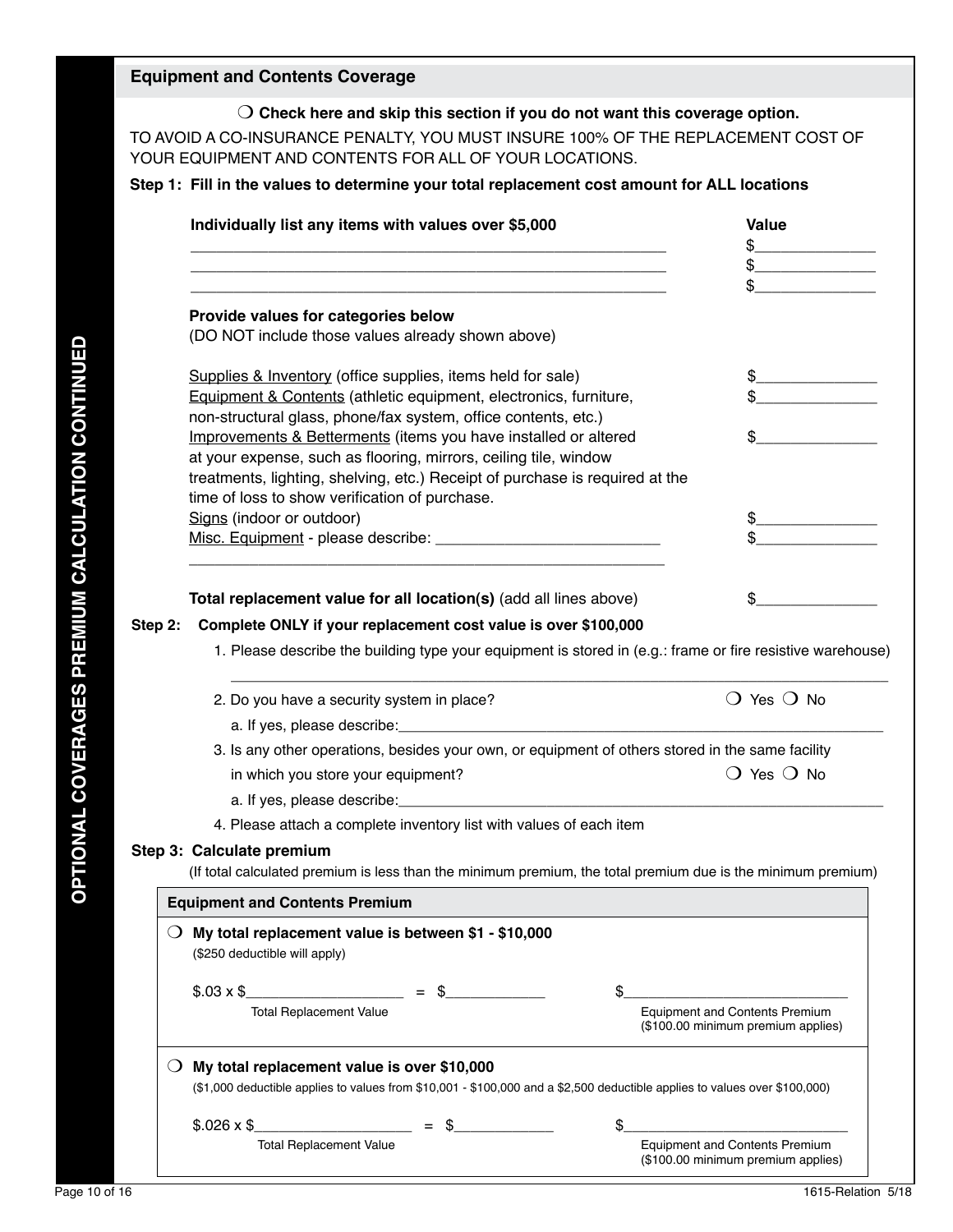### **Sexual Abuse or Sexual Molestation Liability Coverage OR Abuse, Molestation or Harassment or Sexual Conduct Defense Cost Reimbursement**

### m **Check here and skip this section if you do not want this coverage option. Coverage is contingent upon underwriting review and approval of the following questionnaire.**

| 1. Does your organization currently have employees, volunteers or require the presence<br>of at least two adults when minors are present?                                                                                                                    | ) Yes                        | ∶ ) N∩ |
|--------------------------------------------------------------------------------------------------------------------------------------------------------------------------------------------------------------------------------------------------------------|------------------------------|--------|
| 2. Have any claims, allegations or charges of abuse, molestation or sexual misconduct<br>been made against you or your organization or anyone working on behalf of your<br>organization?                                                                     | ( ) Yes                      | ( ) N∩ |
| a. Are you aware of any occurrences that could lead to a claim?                                                                                                                                                                                              | Yes                          | ( ) N∩ |
| If yes to 2. or 2.a., please explain:                                                                                                                                                                                                                        |                              |        |
| 3. Do you, your organization or sanctioning/governing body have written procedures in<br>place regarding the prevention and mitigation of abuse, molestation or sexual misconduct?                                                                           | $\bigcirc$ Yes $\bigcirc$ No |        |
| a. Do the procedures require that known or suspected abuse incidents must be<br>be reported to law enforcement?                                                                                                                                              | $\bigcirc$ Yes $\bigcirc$ No |        |
| b. Are written procedures provided or available to each employee, volunteer or<br>sanctioning/governing body member?                                                                                                                                         | ( ) Yes                      | ( ) No |
| c. Do the written procedures establish and require adherence to the "three person<br>rule"? ("Three person rule" prohibits one adult from being alone with one youth. A<br>second adult must be present, or there must be two or more youths with an adult.) | ( Yes                        | ( ) N∩ |
| If no, do the procedures establish if and when exceptions to the "three person rule"<br>are permissible as part of your operations/activities?                                                                                                               | Yes                          | N∩     |

- 4. Please complete the following questions regarding employee and volunteer screening controls used by your organization.
	- $\bigcirc$  Check here and skip the chart below if you have no employees or volunteers, but always require the presence of at least two adults whenever minors are present.

| 3. Do you, your organization or sanctioning/governing body have written procedures in<br>place regarding the prevention and mitigation of abuse, molestation or sexual misconduct?<br>a. Do the procedures require that known or suspected abuse incidents must be | $\bigcirc$ Yes<br>$\bigcirc$ Yes                                   | ○ No<br>$\bigcirc$ No                                                                                             |               |
|--------------------------------------------------------------------------------------------------------------------------------------------------------------------------------------------------------------------------------------------------------------------|--------------------------------------------------------------------|-------------------------------------------------------------------------------------------------------------------|---------------|
| be reported to law enforcement?<br>b. Are written procedures provided or available to each employee, volunteer or<br>sanctioning/governing body member?                                                                                                            |                                                                    | $\bigcirc$ Yes                                                                                                    | $\bigcirc$ No |
| c. Do the written procedures establish and require adherence to the "three person"<br>rule"? ("Three person rule" prohibits one adult from being alone with one youth. A<br>second adult must be present, or there must be two or more youths with an adult.)      |                                                                    | $\bigcirc$ Yes                                                                                                    | ○ No          |
| If no, do the procedures establish if and when exceptions to the "three person rule"<br>are permissible as part of your operations/activities?                                                                                                                     |                                                                    | $\bigcirc$ Yes                                                                                                    | ○ No          |
| 4. Please complete the following questions regarding employee and volunteer screening controls used by your<br>organization.                                                                                                                                       |                                                                    |                                                                                                                   |               |
| $\bigcirc$ Check here and skip the chart below if you have no employees or volunteers, but always require the presence<br>of at least two adults whenever minors are present.                                                                                      |                                                                    |                                                                                                                   |               |
| <b>Please Complete All Questions</b><br>*The term "Volunteers/Independent contractors" in the following questions<br>means someone who exerts control over or supervises participants.                                                                             | <b>Employees</b><br>(Check Here if No<br>Employees $\bigcirc$ )    | Volunteers/Independent<br>contractors*<br>(Check Here if No<br>Volunteers/Independent<br>contractors $\bigcirc$ ) |               |
|                                                                                                                                                                                                                                                                    |                                                                    |                                                                                                                   | $\bigcirc$ No |
|                                                                                                                                                                                                                                                                    |                                                                    |                                                                                                                   |               |
| Are written applications required?<br>If yes, does the application include questions about whether<br>the individual has ever been convicted for any crime involving                                                                                               | $\bigcirc$ No<br>$\bigcirc$ Yes<br>$\bigcirc$ Yes<br>$\bigcirc$ No | $\bigcirc$ Yes<br>$\bigcirc$ Yes $\bigcirc$ No                                                                    |               |
| physical violence or sex related offenses?<br>If yes and applicant checks yes, do you reject the applicant?                                                                                                                                                        | $\bigcirc$ Yes<br>$\bigcirc$ No                                    | $\bigcirc$ Yes                                                                                                    | $\bigcirc$ No |
| Are background checks provided by a third party vendor/service?                                                                                                                                                                                                    | $\bigcirc$ Yes<br>$\bigcirc$ No                                    | $\bigcirc$ Yes                                                                                                    | $\bigcirc$ No |
| If yes, do you reject an applicant with any history of physical<br>violence or sex related offenses?                                                                                                                                                               | $\bigcirc$ Yes<br>$\bigcirc$ No                                    | $\bigcirc$ Yes $\bigcirc$ No                                                                                      |               |
| Please explain any "No" responses to questions asked in #4:                                                                                                                                                                                                        |                                                                    |                                                                                                                   |               |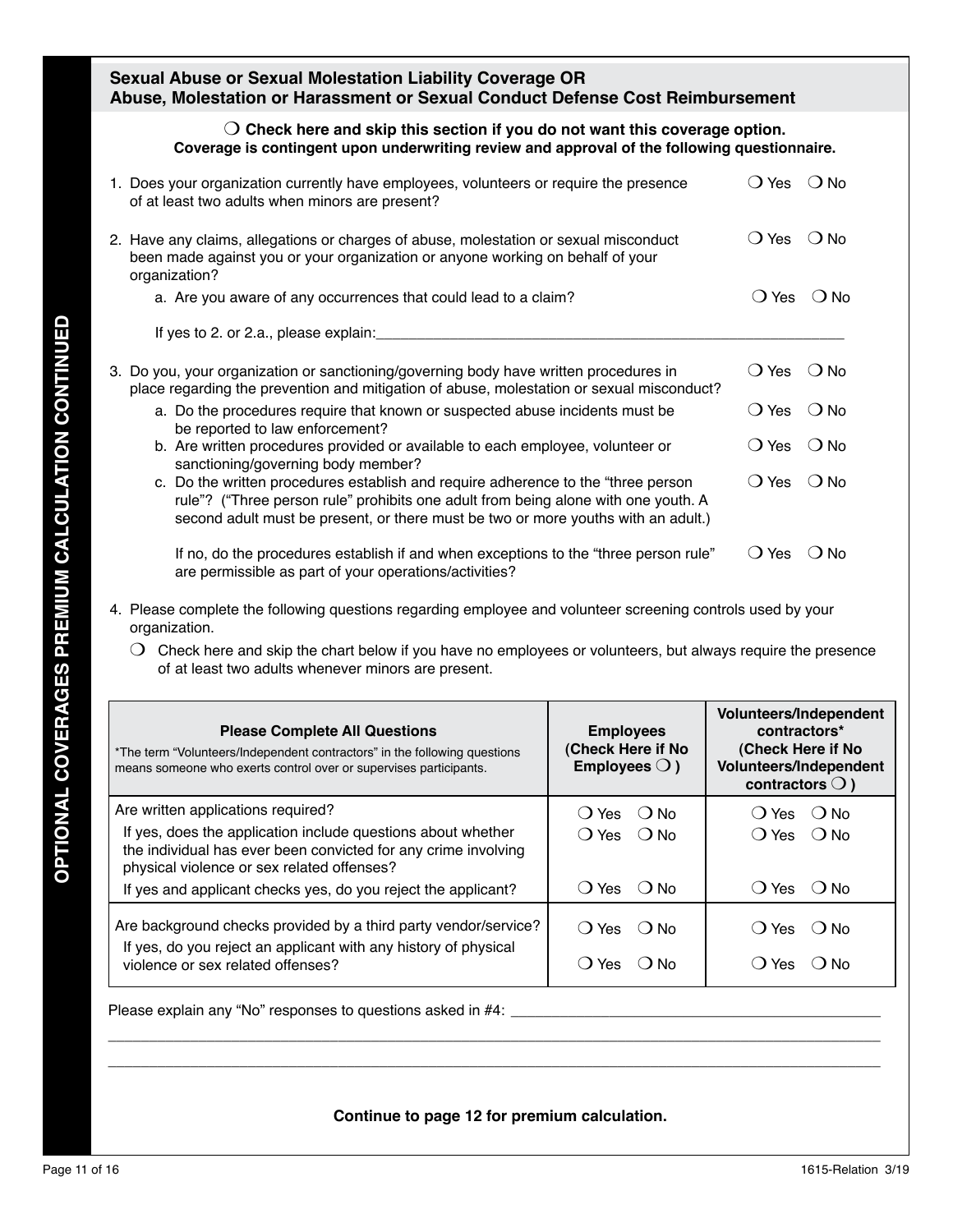### **Sexual Abuse or Sexual Molestation Liability Coverage OR Abuse, Molestation or Harassment or Sexual Conduct Defense Cost Reimbursement Continued**

Premium is determined by applying the appropriate option and rate for your school or organization to the greatest number of students which you have reported on pages 8 and 9. Two options are available. **Please choose only one option.**

| <b>Options</b>                                                                      | <b>Age Group/Activity Type</b>                                                                                                                                                                        | Rate<br>(per participant) | X | Total # of<br><b>Participants</b><br>(see pages $8 \& 9$ ) | $=$               | <b>Premium</b> |  |
|-------------------------------------------------------------------------------------|-------------------------------------------------------------------------------------------------------------------------------------------------------------------------------------------------------|---------------------------|---|------------------------------------------------------------|-------------------|----------------|--|
|                                                                                     | Age 13 and over                                                                                                                                                                                       | \$7.80                    | X |                                                            | $=$               | \$             |  |
|                                                                                     | Ages 7 through 12                                                                                                                                                                                     | \$3.68                    | X |                                                            | $=$               | \$             |  |
|                                                                                     | Ages 5 and 6                                                                                                                                                                                          | \$3.18                    | X |                                                            | $\qquad \qquad =$ | \$             |  |
|                                                                                     | Ages 4 and under                                                                                                                                                                                      | \$1.83                    | X |                                                            | $\qquad \qquad =$ | \$             |  |
| Option 1 -<br>\$1,000,000<br>Sexual Abuse or Sexual<br><b>Molestation Liability</b> | Non-registered<br>Member Activity(s)<br>. Arts and/or crafts<br>• Basketball and/or volleyball<br>• Dance, drama and/or theater<br>• Swimming<br>• Trial or open gymnastics<br>· Yoga and/or exercise | \$1.78                    | X |                                                            | $=$               | \$             |  |
|                                                                                     | <b>Martial Arts Activity</b>                                                                                                                                                                          | \$2.15                    | X |                                                            | $=$               | \$             |  |
|                                                                                     | Camp/Clinic                                                                                                                                                                                           | \$0.42                    | X |                                                            | $\qquad \qquad =$ | \$             |  |
|                                                                                     | <b>Birthday or Social Party</b>                                                                                                                                                                       | \$4.20<br>per party       | X | # of parties                                               | $\qquad \qquad =$ | \$             |  |
|                                                                                     | <b>TOTAL Sexual Abuse/Sexual Molestation Liability Premium</b><br>(add all lines above, \$150.00 minimum premium applies)                                                                             |                           |   |                                                            |                   |                |  |
|                                                                                     | 100.00<br>\$<br>O Option 2 - \$100,000 Abuse, Molestation, Harassment or Sexual Conduct Defense Cost Reimbursement                                                                                    |                           |   |                                                            |                   |                |  |
|                                                                                     |                                                                                                                                                                                                       |                           |   |                                                            |                   |                |  |

**COSTS ARE 20% FULLY EARNED AND NON-REFUNDABLE ONCE COVERAGE BEGINS.\* COVERAGE IS CONTINGENT UPON RECEIPT OF PAYMENT. NO COVERAGE WILL BE DEEMED IN EFFECT UNTIL THE ACCURATE PAYMENT IS RECEIVED BY THE COMPANY OR THEIR REPRESENTATIVE.** \*See page 4. Sexual Abuse/Sexual Molestation is 100% fully earned at inception.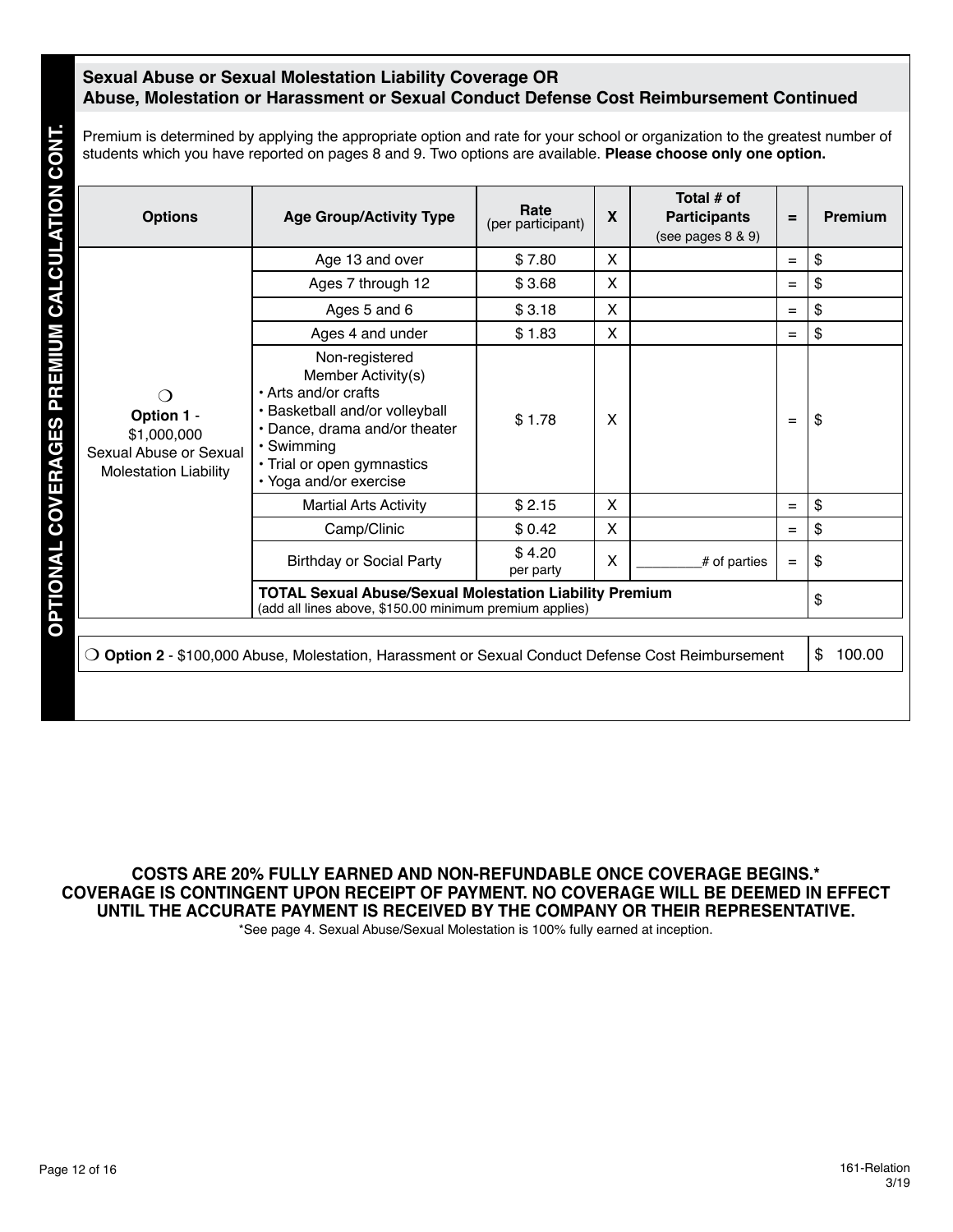|                |                                      |                                                                                                                           | You will receive a certificate showing evidence that coverage has been bound. Complete this section to request additional<br>certificates. Provide separate requests for each additional certificate needed.<br>Note: Additional insureds are not automatically provided/issued per previous policy terms. You will need to request Additional Insureds that are |  |  |
|----------------|--------------------------------------|---------------------------------------------------------------------------------------------------------------------------|------------------------------------------------------------------------------------------------------------------------------------------------------------------------------------------------------------------------------------------------------------------------------------------------------------------------------------------------------------------|--|--|
|                | needed for this policy term below.   |                                                                                                                           |                                                                                                                                                                                                                                                                                                                                                                  |  |  |
|                |                                      |                                                                                                                           | This certificate is for our: $\bigcirc$ Program coverage (commercial general liability) $\bigcirc$ Equipment and contents coverage                                                                                                                                                                                                                               |  |  |
|                |                                      |                                                                                                                           | Check the type of certificate you are requesting: $\bigcirc$ Add additional insured $\bigcirc$ Proof of coverage only $\bigcirc$ Loss payee                                                                                                                                                                                                                      |  |  |
|                |                                      |                                                                                                                           |                                                                                                                                                                                                                                                                                                                                                                  |  |  |
|                |                                      |                                                                                                                           |                                                                                                                                                                                                                                                                                                                                                                  |  |  |
|                |                                      |                                                                                                                           |                                                                                                                                                                                                                                                                                                                                                                  |  |  |
|                |                                      |                                                                                                                           | Relationship to named insured: $\bigcirc$ Owner/lessor of premises $\bigcirc$ Sponsor $\bigcirc$ Co-promoter $\bigcirc$ Franchisor                                                                                                                                                                                                                               |  |  |
|                |                                      |                                                                                                                           |                                                                                                                                                                                                                                                                                                                                                                  |  |  |
|                |                                      |                                                                                                                           | Other than being named on the certificate as an additional insured or certificate holder, does the person or organization                                                                                                                                                                                                                                        |  |  |
|                |                                      | require any special wording or endorsements? $\bigcirc$ Yes $\bigcirc$ No                                                 |                                                                                                                                                                                                                                                                                                                                                                  |  |  |
|                |                                      |                                                                                                                           | If yes, check all that apply (Check your request carefully before submitting. The most common delay in certificate<br>processing is caused by providing a partial or incorrect name and/or instructions).                                                                                                                                                        |  |  |
|                |                                      |                                                                                                                           |                                                                                                                                                                                                                                                                                                                                                                  |  |  |
|                |                                      |                                                                                                                           |                                                                                                                                                                                                                                                                                                                                                                  |  |  |
|                |                                      | $\bigcirc$ Form CG2026 $\bigcirc$ Primary endorsement $\bigcirc$ Waiver of subrogation $\bigcirc$ Other (please explain): |                                                                                                                                                                                                                                                                                                                                                                  |  |  |
| If applicable: |                                      |                                                                                                                           |                                                                                                                                                                                                                                                                                                                                                                  |  |  |
|                |                                      |                                                                                                                           | For Specific events: Date(s) of event/activity: ______/ ______/ _______ to ______/ ______/ ________                                                                                                                                                                                                                                                              |  |  |
|                |                                      |                                                                                                                           |                                                                                                                                                                                                                                                                                                                                                                  |  |  |
|                |                                      |                                                                                                                           |                                                                                                                                                                                                                                                                                                                                                                  |  |  |
|                |                                      |                                                                                                                           | Name of event/activity:______________________Location of event/activity:____________________________                                                                                                                                                                                                                                                             |  |  |
|                | For Equipment & contents/Loss payee: |                                                                                                                           |                                                                                                                                                                                                                                                                                                                                                                  |  |  |

molestation, harassment or sexual conduct (unless reviewed and approved by us); Aircraft/hot air balloon; Airport; Amusement devices (the ownership, operation, maintenance or use of: any mechanical or non-mechanical ride, slide, or water slide, any inflatable recreational device, unless reviewed and approved by us, any bungee operation or equipment or dunk tank. Amusement devices do not include any video or computer games or any device that is specifically designed for the training or instruction of the activity for which you are enrolled.); Animals (injury or death to, or injury, death or property damage caused by any animal owned, rented or hired by you); Asbestos; Climbing walls exceeding ten (10) feet in height with no safety harness system (unless reviewed and approved by us); Child-care/ babysitting services; Commercial general liability standard exclusions (CG0001 04/13 edition); Cryogenic chambers/ therapy; Dance operations that are not eligible for coverage under this program: ballroom rental facilities, banquet and reception halls, cabarets, dance halls, discotheques, nightclubs, production companies, professional dance companies and professional touring companies; Employment-related practices; Fireworks; Fungi or bacteria; Haunted attractions; High wires, ribbon/fabric performing devices or trapeze systems more than 5 feet from the ground without a safety harness; Lead; Martial arts styles that are not eligible for coverage under this program: boxing (contact/sparring), dim mak, haganah, kali/escrima, mixed martial arts, savate, sayoc kali, thai boxing/muay thai, training programs for law enforcement, public safety and military personnel, ultimate fighting/extreme fighting/ cage fighting and wrestling; Nuclear energy liability; Parkour activities/programs; Performers (injury or death to any performer or entertainer during any activity, event or exhibition including but not limited to any stunt, concert, show or theatrical event. This exclusion does not apply to participants in any activity, event or exhibition that are part of the designated operations for which you are enrolled); Programs involving professional medical or behavioral treatments or counseling; Rodeos; Saddle animals; Snowmobile; Swimming pools, saunas, steam rooms, jacuzzis, hot tubs, whirlpools or spas (unless reviewed and approved by us); Transportation of athletes/participants; Violation of statues that govern e-mails, faxes, phone calls or other methods of sending materials or information; Those operations listed as ineligible: Circus skills training, Your operations as a sport complex or multi-purpose facility, except for those sport(s) and/or subsidiary activities you have reported, paid for and that have been approved by us, Trampoline parks/facilities, Gymnastics facilities/operations.

**COVERAGE EXCLUSIONS**

**COVERAGE EXCLUSIONS**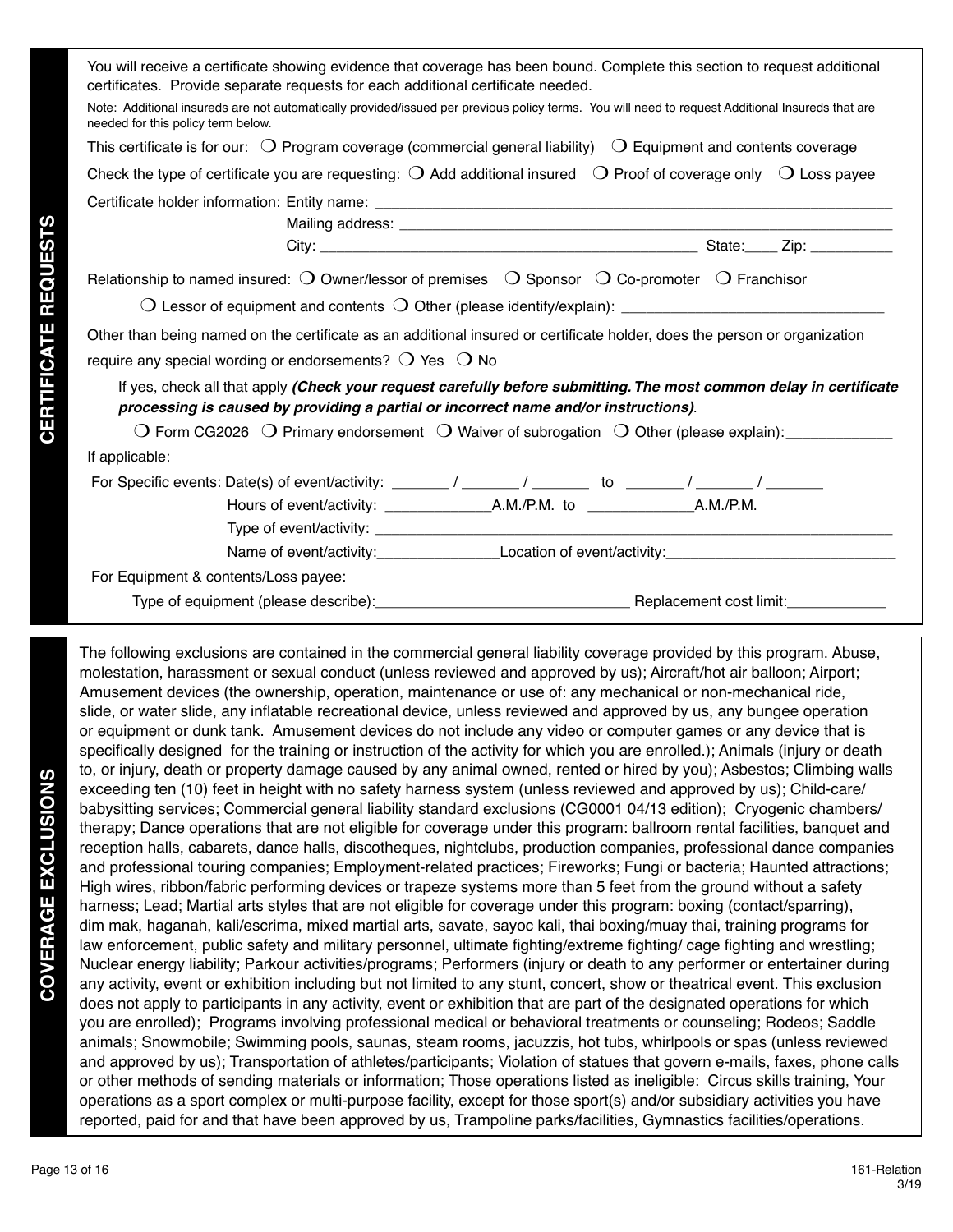|         | Program Premium                                                                                                                        | \$      |     |
|---------|----------------------------------------------------------------------------------------------------------------------------------------|---------|-----|
|         | Non-registered Member Activity and/or Birthday or Social Party Premium (optional coverage)                                             | \$      |     |
|         | Equipment and Contents Premium (optional coverage)                                                                                     | \$      |     |
|         | Sexual Abuse/Sexual Molestation Premium (optional coverage)<br>○ \$100,000 Defense Reimbursement Only OR ○ \$1,000,000 Liability Limit | \$      |     |
| O<br>Ο. | <b>Premium subtotal</b> (add all lines above)                                                                                          | \$      | (A) |
|         | Risk Purchasing Group Administration Fee (Required)                                                                                    | \$15.00 | (B) |
|         | <b>Total Cost Due</b> (add lines $A + B$ )                                                                                             | \$      |     |

# **Warranty, Compensation & Electronic Disclosure and Consent PLEASE READ, COMPLETE #9 BELOW, AND SIGN ON PAGE 15**

### **Electronic Signature Disclosure and Consent**

The Electronic Signatures in Global and National Commerce Act (15 U.S.C. § 7001, et seq.) provides that a signature, contract or other record may not be denied legal effect, validity or enforceability solely because it is in electronic form or because an electronic signature was used in a transaction.

Relation Insurance Services (Relation), whether on its own behalf, and/or on behalf of an insurer and/or third parties, may utilize the internet, email, cloud services, digital storage, digital media or similar electronic means to transmit Policy Documents to its clients. This Agreement informs you of your rights when we are delivering and you are receiving such documents from us electronically.

- 1. I hereby voluntarily consent to proceeding with this transaction, and all subsequent actions related to this transaction, electronically.
- 2. I understand that further documents relating to this insurance purchased through Relation, including but not limited to correspondence, communications, confirmations, requests for premium payments and policy documents, may, to the extent permitted by law, be transmitted by electronic means to me, including by e-mail sent to the e-mail address I have provided as part of this transaction and/or my on-line registration. I consent to such documents being provided to me electronically.
- 3. Notwithstanding paragraph 2, any notice of cancellation shall be sent to me by mailing to the address I have provided as part of my registration and/or application for insurance, or to such other address for which I have provided notice pursuant to the terms of the policy.
- 4. Any change or revision to the e-mail address or other electronic contact information which I have provided as part of this transaction and/or my on-line registration process shall be requested by me by logging onto this website, or by mailing a written notice to: Relation Insurance Services - Specialty Risk, Inc., P.O. Box 25936, Overland Park, KS 66225.
- 5. I understand that I have the right to obtain a paper copy of any electronic record provided to me pursuant to this transaction or any subsequent transaction involving my coverage by mailing a written request to the address provided in paragraph 4.
- 6. In order to access the electronic records provided, the following hardware and software are required: (a) a personal computer or other device through which Internet access is available, (b) an Internet connection, (c) an e-mail account with an Internet service provider, and (d) Adobe Acrobat Reader.
- 7. I understand that I have the right and option to withdraw my consent to the receipt of further electronic documents at any time, by mailing a written request to the address provided in paragraph 4. By withdrawing my consent to electronic delivery of documents I understand that I will receive a paper copy of future policy documentation.
- 8. Information relating to this transaction is subject to the terms of our privacy statement, a copy of which is provided at www.4RecSportsAndMore.com.
- 9. DOCUMENT DELIVERY. After this enrollment form is approved, you will receive a certificate of insurance showing evidence that coverage has been bound. When submitted through an insurance agent or broker, this coverage document will only be delivered to them. Additional certificate requests will be issued to the same person. Please select preferred method for document delivery. Providing an email address in this application will be deemed consent to us to deliver documents and communication to you electronically.

| By agreeing to proceed with this transaction, you acknowledge and consent to the following:<br>1. I hereby voluntarily consent to proceeding with this transaction, and all subsequent actions related to this transaction, electronically.<br>2. I understand that further documents relating to this insurance purchased through Relation, including but not limited to correspondence,<br>communications, confirmations, requests for premium payments and policy documents, may, to the extent permitted by law, be transmitted by<br>electronic means to me, including by e-mail sent to the e-mail address I have provided as part of this transaction and/or my on-line registration. I<br>consent to such documents being provided to me electronically.<br>3. Notwithstanding paragraph 2, any notice of cancellation shall be sent to me by mailing to the address I have provided as part of my registration<br>and/or application for insurance, or to such other address for which I have provided notice pursuant to the terms of the policy.<br>4. Any change or revision to the e-mail address or other electronic contact information which I have provided as part of this transaction and/or my<br>on-line registration process shall be requested by me by logging onto this website, or by mailing a written notice to: Relation Insurance<br>Services - Specialty Risk, Inc., P.O. Box 25936, Overland Park, KS 66225.<br>5. I understand that I have the right to obtain a paper copy of any electronic record provided to me pursuant to this transaction or any<br>subsequent transaction involving my coverage by mailing a written request to the address provided in paragraph 4. |                                                                                                                                                                                                                                                                                                                       |                            |                                                           |  |  |                                                                                                                                                                                                                                             |                                                                                                                                                                                                                                                                                                                                                                                                                                                                                                                                                                                                                                                                                                                                                             |
|---------------------------------------------------------------------------------------------------------------------------------------------------------------------------------------------------------------------------------------------------------------------------------------------------------------------------------------------------------------------------------------------------------------------------------------------------------------------------------------------------------------------------------------------------------------------------------------------------------------------------------------------------------------------------------------------------------------------------------------------------------------------------------------------------------------------------------------------------------------------------------------------------------------------------------------------------------------------------------------------------------------------------------------------------------------------------------------------------------------------------------------------------------------------------------------------------------------------------------------------------------------------------------------------------------------------------------------------------------------------------------------------------------------------------------------------------------------------------------------------------------------------------------------------------------------------------------------------------------------------------------------------------------------------------------------------------------------|-----------------------------------------------------------------------------------------------------------------------------------------------------------------------------------------------------------------------------------------------------------------------------------------------------------------------|----------------------------|-----------------------------------------------------------|--|--|---------------------------------------------------------------------------------------------------------------------------------------------------------------------------------------------------------------------------------------------|-------------------------------------------------------------------------------------------------------------------------------------------------------------------------------------------------------------------------------------------------------------------------------------------------------------------------------------------------------------------------------------------------------------------------------------------------------------------------------------------------------------------------------------------------------------------------------------------------------------------------------------------------------------------------------------------------------------------------------------------------------------|
|                                                                                                                                                                                                                                                                                                                                                                                                                                                                                                                                                                                                                                                                                                                                                                                                                                                                                                                                                                                                                                                                                                                                                                                                                                                                                                                                                                                                                                                                                                                                                                                                                                                                                                               |                                                                                                                                                                                                                                                                                                                       |                            |                                                           |  |  |                                                                                                                                                                                                                                             |                                                                                                                                                                                                                                                                                                                                                                                                                                                                                                                                                                                                                                                                                                                                                             |
|                                                                                                                                                                                                                                                                                                                                                                                                                                                                                                                                                                                                                                                                                                                                                                                                                                                                                                                                                                                                                                                                                                                                                                                                                                                                                                                                                                                                                                                                                                                                                                                                                                                                                                               |                                                                                                                                                                                                                                                                                                                       |                            |                                                           |  |  |                                                                                                                                                                                                                                             |                                                                                                                                                                                                                                                                                                                                                                                                                                                                                                                                                                                                                                                                                                                                                             |
|                                                                                                                                                                                                                                                                                                                                                                                                                                                                                                                                                                                                                                                                                                                                                                                                                                                                                                                                                                                                                                                                                                                                                                                                                                                                                                                                                                                                                                                                                                                                                                                                                                                                                                               |                                                                                                                                                                                                                                                                                                                       |                            |                                                           |  |  |                                                                                                                                                                                                                                             |                                                                                                                                                                                                                                                                                                                                                                                                                                                                                                                                                                                                                                                                                                                                                             |
|                                                                                                                                                                                                                                                                                                                                                                                                                                                                                                                                                                                                                                                                                                                                                                                                                                                                                                                                                                                                                                                                                                                                                                                                                                                                                                                                                                                                                                                                                                                                                                                                                                                                                                               |                                                                                                                                                                                                                                                                                                                       |                            |                                                           |  |  |                                                                                                                                                                                                                                             |                                                                                                                                                                                                                                                                                                                                                                                                                                                                                                                                                                                                                                                                                                                                                             |
|                                                                                                                                                                                                                                                                                                                                                                                                                                                                                                                                                                                                                                                                                                                                                                                                                                                                                                                                                                                                                                                                                                                                                                                                                                                                                                                                                                                                                                                                                                                                                                                                                                                                                                               |                                                                                                                                                                                                                                                                                                                       |                            |                                                           |  |  |                                                                                                                                                                                                                                             |                                                                                                                                                                                                                                                                                                                                                                                                                                                                                                                                                                                                                                                                                                                                                             |
|                                                                                                                                                                                                                                                                                                                                                                                                                                                                                                                                                                                                                                                                                                                                                                                                                                                                                                                                                                                                                                                                                                                                                                                                                                                                                                                                                                                                                                                                                                                                                                                                                                                                                                               | 6. In order to access the electronic records provided, the following hardware and software are required: (a) a personal computer or other device<br>through which Internet access is available, (b) an Internet connection, (c) an e-mail account with an Internet service provider, and<br>(d) Adobe Acrobat Reader. |                            |                                                           |  |  |                                                                                                                                                                                                                                             |                                                                                                                                                                                                                                                                                                                                                                                                                                                                                                                                                                                                                                                                                                                                                             |
| 7. I understand that I have the right and option to withdraw my consent to the receipt of further electronic documents at any time, by mailing<br>a written request to the address provided in paragraph 4. By withdrawing my consent to electronic delivery of documents I understand that I                                                                                                                                                                                                                                                                                                                                                                                                                                                                                                                                                                                                                                                                                                                                                                                                                                                                                                                                                                                                                                                                                                                                                                                                                                                                                                                                                                                                                 |                                                                                                                                                                                                                                                                                                                       |                            |                                                           |  |  |                                                                                                                                                                                                                                             |                                                                                                                                                                                                                                                                                                                                                                                                                                                                                                                                                                                                                                                                                                                                                             |
|                                                                                                                                                                                                                                                                                                                                                                                                                                                                                                                                                                                                                                                                                                                                                                                                                                                                                                                                                                                                                                                                                                                                                                                                                                                                                                                                                                                                                                                                                                                                                                                                                                                                                                               |                                                                                                                                                                                                                                                                                                                       |                            |                                                           |  |  |                                                                                                                                                                                                                                             |                                                                                                                                                                                                                                                                                                                                                                                                                                                                                                                                                                                                                                                                                                                                                             |
|                                                                                                                                                                                                                                                                                                                                                                                                                                                                                                                                                                                                                                                                                                                                                                                                                                                                                                                                                                                                                                                                                                                                                                                                                                                                                                                                                                                                                                                                                                                                                                                                                                                                                                               |                                                                                                                                                                                                                                                                                                                       |                            |                                                           |  |  |                                                                                                                                                                                                                                             |                                                                                                                                                                                                                                                                                                                                                                                                                                                                                                                                                                                                                                                                                                                                                             |
|                                                                                                                                                                                                                                                                                                                                                                                                                                                                                                                                                                                                                                                                                                                                                                                                                                                                                                                                                                                                                                                                                                                                                                                                                                                                                                                                                                                                                                                                                                                                                                                                                                                                                                               |                                                                                                                                                                                                                                                                                                                       |                            |                                                           |  |  |                                                                                                                                                                                                                                             |                                                                                                                                                                                                                                                                                                                                                                                                                                                                                                                                                                                                                                                                                                                                                             |
| $\bigcirc$ Fax to:                                                                                                                                                                                                                                                                                                                                                                                                                                                                                                                                                                                                                                                                                                                                                                                                                                                                                                                                                                                                                                                                                                                                                                                                                                                                                                                                                                                                                                                                                                                                                                                                                                                                                            |                                                                                                                                                                                                                                                                                                                       |                            |                                                           |  |  |                                                                                                                                                                                                                                             |                                                                                                                                                                                                                                                                                                                                                                                                                                                                                                                                                                                                                                                                                                                                                             |
| $\bigcirc$ Mail to:                                                                                                                                                                                                                                                                                                                                                                                                                                                                                                                                                                                                                                                                                                                                                                                                                                                                                                                                                                                                                                                                                                                                                                                                                                                                                                                                                                                                                                                                                                                                                                                                                                                                                           |                                                                                                                                                                                                                                                                                                                       |                            |                                                           |  |  |                                                                                                                                                                                                                                             |                                                                                                                                                                                                                                                                                                                                                                                                                                                                                                                                                                                                                                                                                                                                                             |
|                                                                                                                                                                                                                                                                                                                                                                                                                                                                                                                                                                                                                                                                                                                                                                                                                                                                                                                                                                                                                                                                                                                                                                                                                                                                                                                                                                                                                                                                                                                                                                                                                                                                                                               |                                                                                                                                                                                                                                                                                                                       | www.4RecSportsAndMore.com. | will receive a paper copy of future policy documentation. |  |  | 8. Information relating to this transaction is subject to the terms of our privacy statement, a copy of which is provided at<br>this application will be deemed consent to us to deliver documents and communication to you electronically. | 9. DOCUMENT DELIVERY. After this enrollment form is approved, you will receive a certificate of insurance showing evidence that coverage<br>has been bound. When submitted through an insurance agent or broker, this coverage document will only be delivered to them. Additional<br>certificate requests will be issued to the same person. Please select preferred method for document delivery. Providing an email address in<br>attn: the contract of the contract of the contract of the contract of the contract of the contract of the contract of the contract of the contract of the contract of the contract of the contract of the contract of the cont<br>161-Relation 3/18<br>Copyright © 2018 K&K Insurance Group, Inc. All Rights Reserved. |

**COCT CITATION**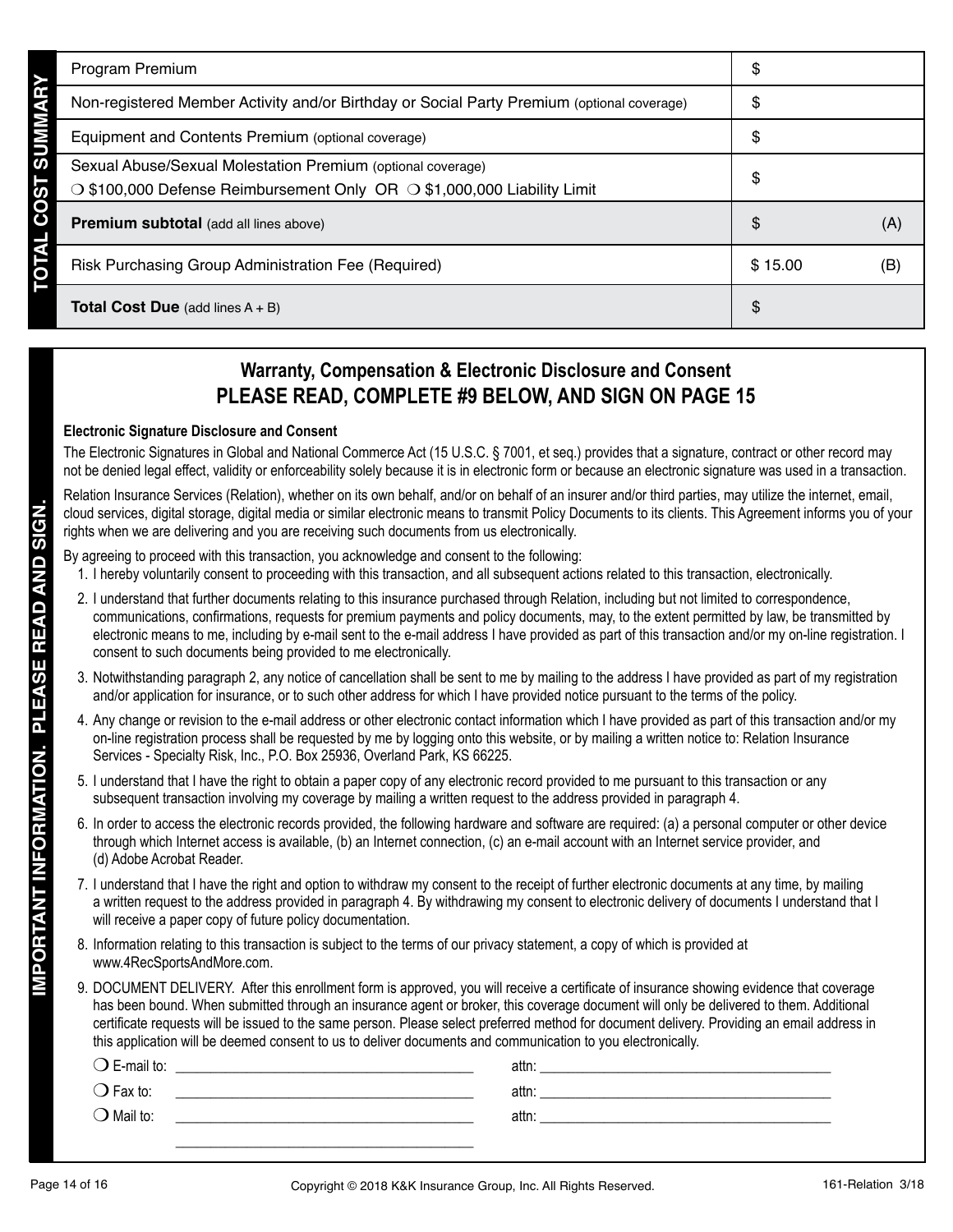### **READ AND SIGN.**

|                                    | Warranty Statement: I understand that the insurance company, in determining whether to provide insurance coverage, will rely on the information<br>contained in this form and all other information being submitted. I hereby warrant, represent and confirm that, to the best of my knowledge, all<br>information provided is complete, true and correct.<br>I am aware that the insurance company expects accurate reporting for my premium calculation. I understand that my book and records |                                                                                                                                                                                                                                                                                                                                                                                                                                                                                                                                                                                                                                                                                                                |  |  |  |
|------------------------------------|--------------------------------------------------------------------------------------------------------------------------------------------------------------------------------------------------------------------------------------------------------------------------------------------------------------------------------------------------------------------------------------------------------------------------------------------------------------------------------------------------|----------------------------------------------------------------------------------------------------------------------------------------------------------------------------------------------------------------------------------------------------------------------------------------------------------------------------------------------------------------------------------------------------------------------------------------------------------------------------------------------------------------------------------------------------------------------------------------------------------------------------------------------------------------------------------------------------------------|--|--|--|
|                                    |                                                                                                                                                                                                                                                                                                                                                                                                                                                                                                  | may be examined or audited by the insurance company at any time during the coverage period and up to three years thereafter. Intentional<br>misrepresentation or misreporting may jeopardize coverage. We reserve the right to decline/void any ineligible coverage.                                                                                                                                                                                                                                                                                                                                                                                                                                           |  |  |  |
| <b>IMPORTANT INFORMATION</b>       | as the activities and operations for which coverage is not provided.                                                                                                                                                                                                                                                                                                                                                                                                                             | I further acknowledge that, I have reviewed all information provided with this enrollment form and understand the exclusions which apply, as well                                                                                                                                                                                                                                                                                                                                                                                                                                                                                                                                                              |  |  |  |
|                                    |                                                                                                                                                                                                                                                                                                                                                                                                                                                                                                  |                                                                                                                                                                                                                                                                                                                                                                                                                                                                                                                                                                                                                                                                                                                |  |  |  |
|                                    |                                                                                                                                                                                                                                                                                                                                                                                                                                                                                                  |                                                                                                                                                                                                                                                                                                                                                                                                                                                                                                                                                                                                                                                                                                                |  |  |  |
|                                    |                                                                                                                                                                                                                                                                                                                                                                                                                                                                                                  |                                                                                                                                                                                                                                                                                                                                                                                                                                                                                                                                                                                                                                                                                                                |  |  |  |
|                                    |                                                                                                                                                                                                                                                                                                                                                                                                                                                                                                  | If an agent: Check here to acknowledge you are signing on behalf of the named insured $\bigcirc$                                                                                                                                                                                                                                                                                                                                                                                                                                                                                                                                                                                                               |  |  |  |
|                                    |                                                                                                                                                                                                                                                                                                                                                                                                                                                                                                  | AGENTS: YOU MUST CONTINUE TO NEXT SECTION AND COMPLETE AGENT WARRANTY SECTION<br>Enrollments cannot be accepted unless this section is completed                                                                                                                                                                                                                                                                                                                                                                                                                                                                                                                                                               |  |  |  |
|                                    |                                                                                                                                                                                                                                                                                                                                                                                                                                                                                                  |                                                                                                                                                                                                                                                                                                                                                                                                                                                                                                                                                                                                                                                                                                                |  |  |  |
|                                    | <b>AGENTS:</b>                                                                                                                                                                                                                                                                                                                                                                                                                                                                                   |                                                                                                                                                                                                                                                                                                                                                                                                                                                                                                                                                                                                                                                                                                                |  |  |  |
|                                    | Please complete the information below.                                                                                                                                                                                                                                                                                                                                                                                                                                                           |                                                                                                                                                                                                                                                                                                                                                                                                                                                                                                                                                                                                                                                                                                                |  |  |  |
|                                    |                                                                                                                                                                                                                                                                                                                                                                                                                                                                                                  | Agency name: <u>contained a series and a series are allegened</u> and a series and a series and a series and a series and a series and a series and a series and a series and a series and a series and a series are a series and a                                                                                                                                                                                                                                                                                                                                                                                                                                                                            |  |  |  |
|                                    |                                                                                                                                                                                                                                                                                                                                                                                                                                                                                                  |                                                                                                                                                                                                                                                                                                                                                                                                                                                                                                                                                                                                                                                                                                                |  |  |  |
|                                    |                                                                                                                                                                                                                                                                                                                                                                                                                                                                                                  |                                                                                                                                                                                                                                                                                                                                                                                                                                                                                                                                                                                                                                                                                                                |  |  |  |
|                                    |                                                                                                                                                                                                                                                                                                                                                                                                                                                                                                  |                                                                                                                                                                                                                                                                                                                                                                                                                                                                                                                                                                                                                                                                                                                |  |  |  |
| <b>INFORMATION</b><br><b>AGENT</b> |                                                                                                                                                                                                                                                                                                                                                                                                                                                                                                  | I represent and warrant as an insurance producer that I currently maintain, and will maintain, all individual, corporate or agency licenses or permits<br>to conduct insurance business in the state coverage for this insured is being written. I further represent and warrant that I currently maintain errors<br>and omissions insurance with a minimum limit of \$1,000,000 for myself, my officers, and employees. If requested by the company, I will provide<br>them with reasonably satisfactory evidence of all of the above mentioned items.<br>I understand that agents do not have authority to issue binders or a certificate of insurance on behalf of this program and a fee may be separately |  |  |  |
|                                    |                                                                                                                                                                                                                                                                                                                                                                                                                                                                                                  | charged, subject to state insurance regulations. Fees cannot be included in the payment remitted to us.                                                                                                                                                                                                                                                                                                                                                                                                                                                                                                                                                                                                        |  |  |  |
|                                    |                                                                                                                                                                                                                                                                                                                                                                                                                                                                                                  |                                                                                                                                                                                                                                                                                                                                                                                                                                                                                                                                                                                                                                                                                                                |  |  |  |
|                                    | Page 15 of 16                                                                                                                                                                                                                                                                                                                                                                                                                                                                                    | 1615-Relation 5/18                                                                                                                                                                                                                                                                                                                                                                                                                                                                                                                                                                                                                                                                                             |  |  |  |

### **AGENTS:**

| Please complete the information below. |                                                                                 |  |
|----------------------------------------|---------------------------------------------------------------------------------|--|
| Agency name: Agency name:              | Agent/contact name:                                                             |  |
| Agency complete mailing address:       |                                                                                 |  |
|                                        | Agency fax: (_____<br><u> 1989 - John Stone, Amerikaansk politiker (* 1989)</u> |  |
| Agent/contact e-mail address:          | Tax I.D.                                                                        |  |